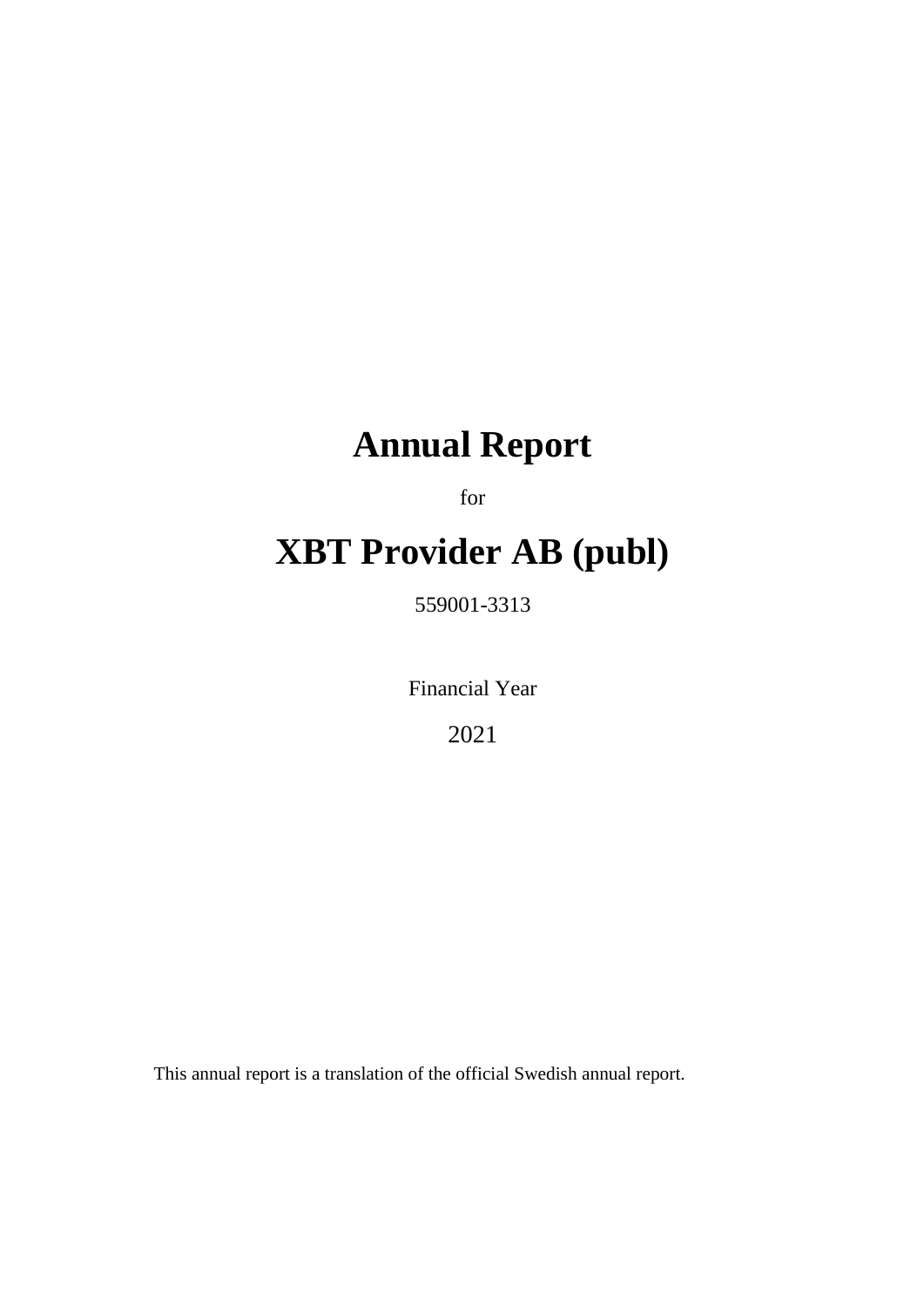The Board of Directors and the Managing Director of XBT Provider AB (publ) (the "Issuer"), hereby present the Issuer's Annual Report and accompanying financial statements for the financial year ended 31 December 2021.

All amounts in the annual report are presented in Swedish kronor, SEK. Data in parentheses refer to the previous year.

# **Directors' Report Information about the operations**

The focus of the Company's business activities is to issue financial instruments. The purpose of the Company's operations is to issue non-equity linked certificates designed to follow the price development of a specific crypto asset.

# **THE ISSUER**

The Issuer was incorporated under Swedish law on 22 January 2015. The Issuer is a public limited liability company, registered with the Swedish Companies Registration Office under Corp. ID No. 559001-3313, and having its registered offices Stockholm, Sweden.

# **GROUP STRUCTURE**

The Issuer belongs to a group of companies, the ultimate holding entity of which is CoinShares International Limited (formerly Global Advisors (Holdings) Limited), incorporated in Jersey, Channel Islands ("**CSIL**" and its group, the "**Group**"). The Issuer's share capital consists of 5,000 fully-paid shares of SEK 100 per share, all of which are held ultimately by CSIL which, accordingly, controls the Issuer.

The guarantor, CoinShares Capital Markets (Jersey) Limited ("CSCMJL"), incorporated in Jersey, Channel Islands (the "**Guarantor**"), is also ultimately owned by CSIL. CSCMJL is registered with the Jersey Financial Services Commission to undertake Specified Schedule 2 Business pursuant to the Proceeds of Crime (Supervisory Bodies) (Jersey) Law 2008.

The Issuer and the Guarantor are, therefore, affiliated and sister companies as shown below:



Note: the above chart shows the ultimate beneficial owners.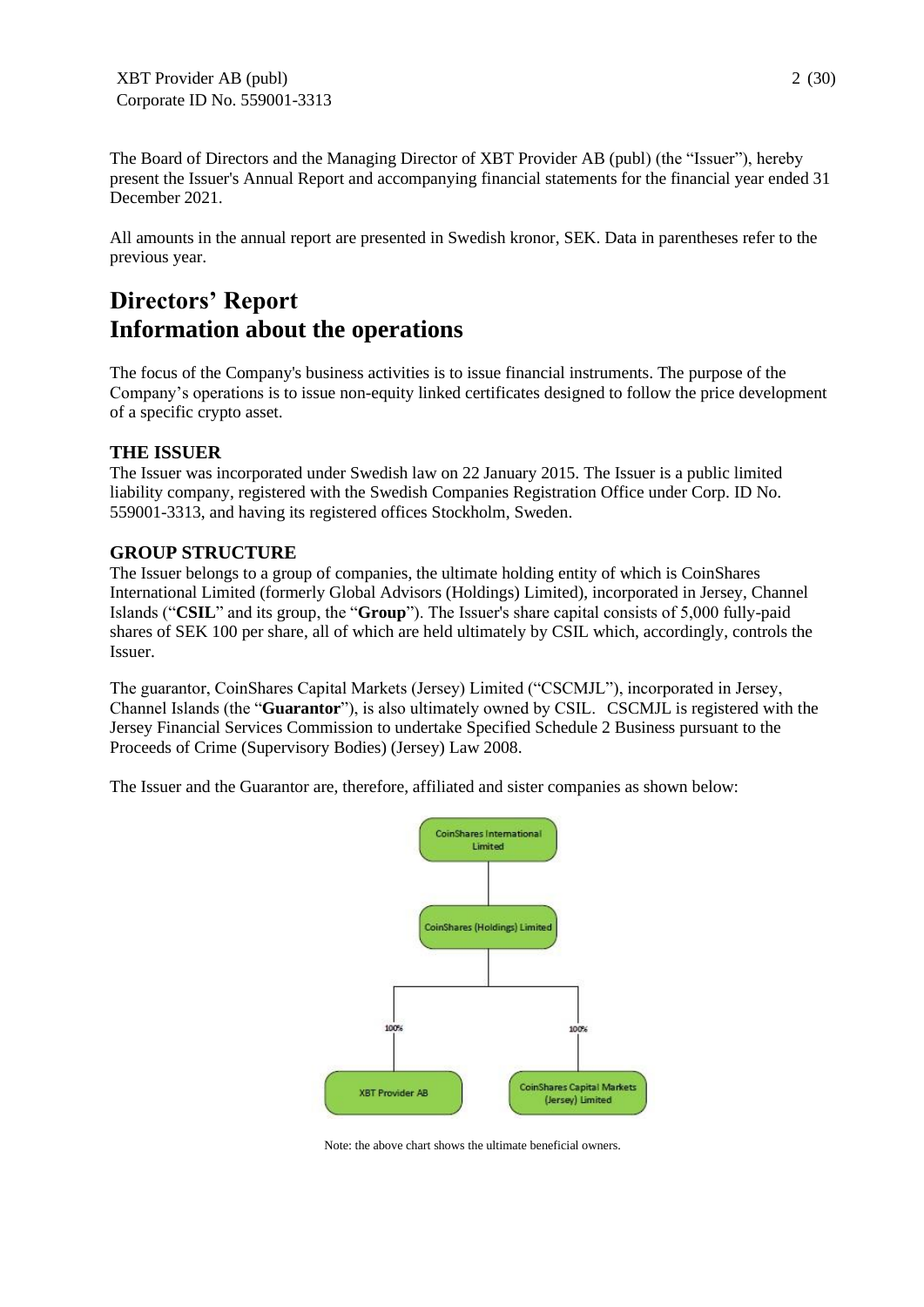# **THE CERTIFICATES**

The Issuer is a special purpose vehicle, established for the purpose of issuing series of non-equity linked certificates ("**Certificates**") designed to synthetically track the performance of the price of a specific crypto-asset to which a series is referenced (either Bitcoin or Ether), in Swedish kronor or Euro (respectively), less a fee component, as well as to engage in hedging activities related to its issued Certificates. The Issuer does not engage in any other business activities and is not a licensed financial advisor.

The Issuer's current Certificates are open-ended securities, without a scheduled maturity date. The Issuer's Certificates are non-principal protected, unsecured and unsubordinated and do not bear interest. Certificates do not confer on the holders thereof the right to any claim to, or against, the relevant underlying crypto-asset to which they are referenced. The value of, and any payment due under, the Issuer's Certificates will (unless the series in question is denominated in US Dollars) be affected by the exchange rate between the US Dollar and the Euro or, as the case may be, between the US Dollar and the Swedish kronor. Any returns upon the Issuer's Certificates will not comprise the same returns as the returns which a direct investment of an equivalent sum in the relevant underlying asset could result in.

# **LISTING OF THE CERTIFICATES**

Of the Issuer's four current series of Certificates (Bitcoin Tracker One (COINXBT:SS); Bitcoin Tracker Euro (COINXBE:SS); Ether Tracker One (COINETH:SS); Ether Tracker Euro (COINETHE:SS), which are governed by Swedish law, those Certificates tracking Bitcoin and Ethereum are available and traded in the same manner as any other instrument or security admitted to trading on the Nasdaq NSDX market segment of the multi-lateral trading facility ('MTF'), Nasdaq First North (operated by Nasdaq Stockholm AB).

The Swedish Financial Supervisory Authority (Sw. *Finansinspektionen*) has approved the Issuer's base prospectus dated 31 August 2021.

The Issuer may apply for its Certificates to be admitted to trading on a regulated market or any other market place, such as a multilateral trading facility ("**MTF**"), in Finland, Germany, the Netherlands, Norway, Sweden, and / or the United Kingdom and, subject to completion of relevant notification measures, any other Member State within the EEA.

The Issuer's Certificates are not subject to an offer to the public in any Member State of the EEA.

# **THE GUARANTEE**

The Guarantor entered into a guarantee with the Issuer on 31 August 2021 (the "**Guarantee**"). Pursuant to the Guarantee, which was given, from time to time, in favour of the holders of the Issuer's then-existing series of Certificates, the Guarantor undertook to perform and complete all of the Issuer's obligations under such Certificates should the Issuer, for any reason, fail to do so. Previously, the guarantee was issued by CoinShares (Jersey) Limited.

The Guarantee is part of the Group's risk-management and compliance framework. However, it is (and has been) the Group's intention, as regards the Issuer's Certificates, that the exercise of the Guarantee is to be a measure of 'last resort', with the due and adequate performance of the Issuer's obligations to be primarily dependent upon the efficient and effective management of collateral.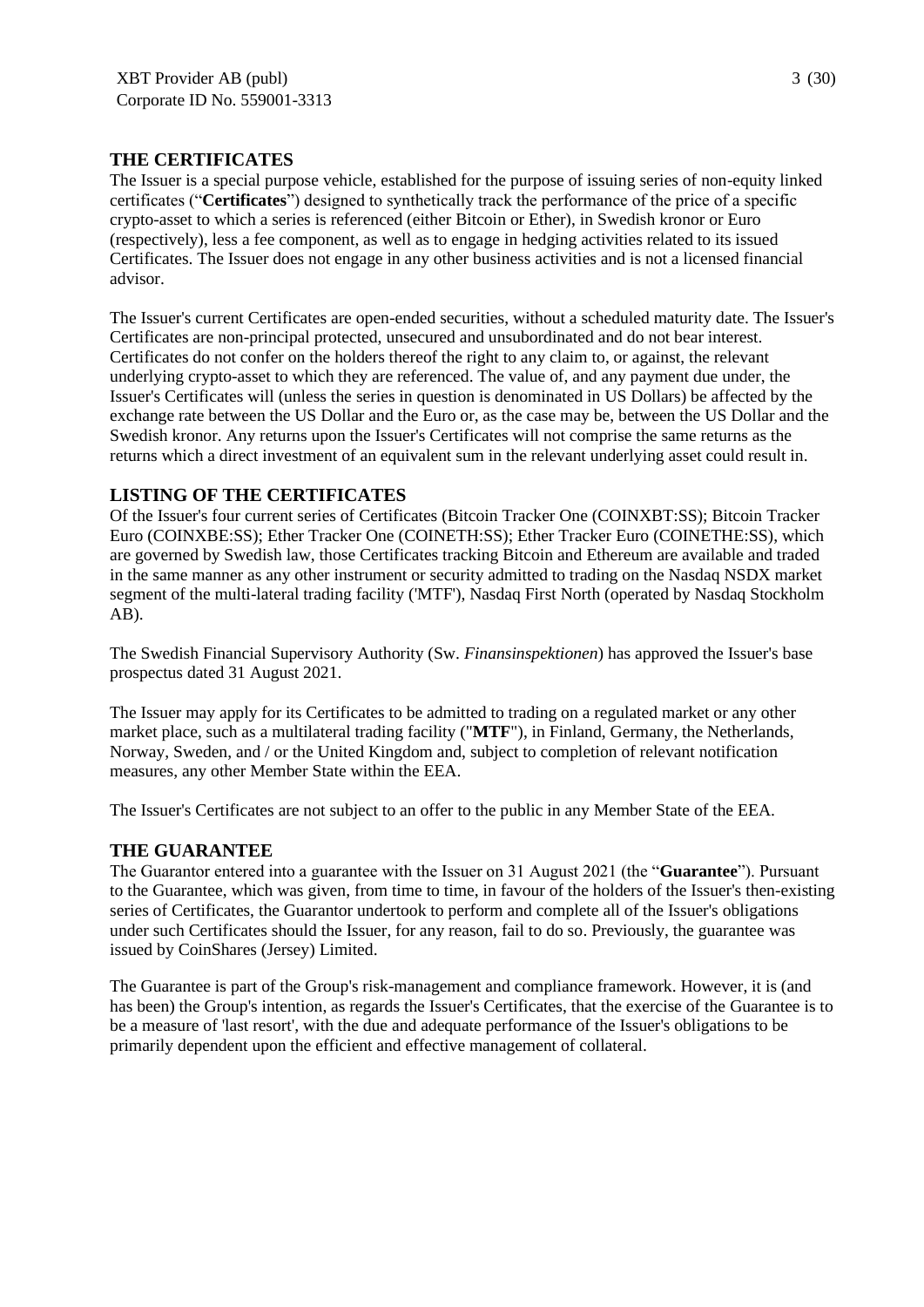# **HEDGING ARRANGEMENTS**

Accordingly, (and although the Issuer is not obliged to do so), the Issuer has entered into certain agreements with members of the Group to ensure that its payment obligations under the Certificates are appropriately hedged (Collateral Management Agreement). Pursuant to this agreement, the Issuer and the Guarantor have agreed that CSCMJL shall undertake all hedging activities with the aim that the Issuer's payment obligations under the Certificates (and, consequently, the obligations under the Guarantee), are hedged through a corresponding holding of the relevant crypto-assets, physical or derivative, from time to time.

Accordingly, the Issuer is dependent on CSCMJL performing these hedging activities appropriately and the Issuer has, continuously, an exposure vis á vis CSCMJL corresponding to its own net market liability under the Certificates.

CSCMJL holds the majority of its exposure from time to time in secure cold storage.

# **RISK FACTORS**

The following is a general overview of some of the risks that are typically associated with the Issuer, the Guarantor and as regards an investment in the Issuer's Certificates.

#### *The Issuer*

The Issuer is exposed to risks which are inherent in its core businesses, including, in particular, the following:

*Risk relating to crypto-currencies:* the protocols for the crypto-currencies to which the Issuer's Certificates are referenced are publicly available, which implies that further innovation therein and thereto is possible. The crypto-currencies in existence as at a given date may not, therefore, mark the end of the evolution of such digital currencies (or digital currencies generally), which may be detrimental to the Issuer.

*Credit risk:* an investor's ability to receive payment for their Certificate(s) in accordance with the terms and conditions applicable thereto is dependent upon the Issuer's ability to meet those payment obligations (or, in the event of a default on the part of the Issuer, is, then, dependent upon the Guarantor's ability to meet the payment obligations in accordance with the terms of the Guarantee).

*Market risk:* the risk of a loss of value on financial instruments (such as the Certificates) arising from, inter alia, changes in the prevailing parameters of the market, in the volatility of those parameters and / or in the correlation(s) between them.

*Liquidity risk:* the risk that the relevant members of the Group cannot meet cash or collateral requirements as they arise and / or at a reasonable cost.

*Business risk:* risks arising as a consequence of external circumstances or events causing harm (which may be unexpected) to the Issuer's reputation or otherwise prejudice its financial position.

*Conflict of interests:* a conflict of interest exists as a result of the Issuer also performing the role of calculation agent and, in such role, determining the amounts to be paid to investors. Such calculations may involve a determination by the calculation agent as to whether certain events have taken place. The results of such decisions may affect the amounts to be paid to investors. Several legal entities within the same Group as the Issuer may, from time to time, acquire, hold and / or divest themselves of a position in the Issuer's Certificates. When doing so, such entities will act in their own interests, rather than with regard to the interest(s) of other holders of Certificates.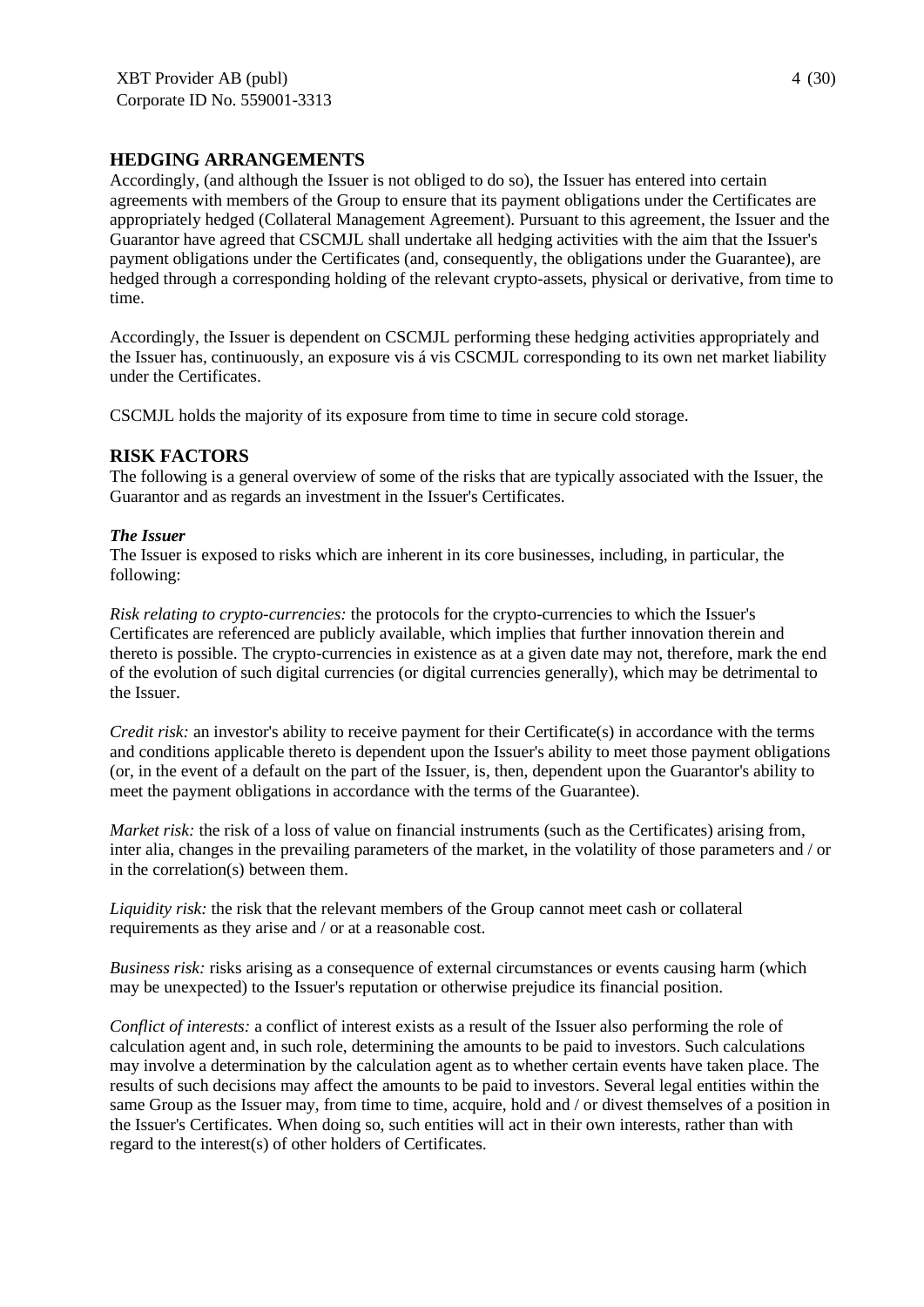*Disputes & Litigation:* the Issuer is not, but may from time to time become, party to (or otherwise become involved in) litigation, legal proceedings, disciplinary proceedings and / or regulatory enforcement proceedings (and settlements in connection with the foregoing), including with investors, employees, regulatory authorities and / or other claimants.

# *The Certificates*

Risks relating to the Issuer's Certificates include, in particular, the following:

- the possibility of losing the invested amount (in whole or in part);
- risk of a volatile price determination of the Certificates on the secondary market;
- risk of an illiquid secondary market;
- exposure to volatility of the US Dollar;
- redemption (at the initiative of the Issuer or an investor) may result in the investor losing all or part of the value of their investment;
- the Certificates synthetically reference the underlying crypto-currency (and price movements therein) and do not confer upon an investor any claim to or against the underlying crypto-currency;
- nevertheless, factors affecting the performance of the relevant underlying crypto-currency may adversely affect the value of the Certificates which synthetically track that crypto-currency;
- no value creation or loss avoidance from forks, airdrops and other 'transformation events'; any returns on the Certificates will not be the same as the returns which a direct investment of an equivalent sum in the relevant underlying crypto-currency could produce;
- the risks relating to small baskets (or baskets with correlated underlying crypto-currencies);
- the risk of the occurrence of one or more adjustment events; and
- tracking-errors which give rise to deviations between the market value of the Certificates and the market values of the crypto-currency to which the series of Certificates is referenced.

# *The crypto-currencies to which the Certificates are referenced*

In light of the market exposure to the crypto-currencies to which a series of Certificates is referenced which the Certificates inevitably give rise to, the following risk factors are primarily related to direct investments in those crypto-currencies. However, in the event one or more of these risks materialise, such event may have an adverse effect on the market value of the Certificates, principally due to the adverse effect on or increased volatility of the market value of the crypto-currencies to which a series of Certificates is referenced, but also by worsening the financial conditions of the Issuer or the Guarantor, should one, or both of them, be subjected to such risk:

- the market value, from time to time, of a given crypto-currency will be influenced by expectations as to the future use or other application of such crypto-currency, which may cause the crypto-currency to be highly volatile;
- a lack (or relative lack) of regulation and / or consumer protection relating to the crypto-currencies;
- future regulation of a crypto-currency may negatively impact upon the market for such crypto-currency, as well (potentially) upon the operators within the relevant crypto-currency market;
- the risk of the occurrence of fraud or of an accident, leading to the loss of all or some of the cryptocurrencies in the relevant digital wallet(s);
- the perception (and the extent to which the perception is held) that there is significant usage of a cryptocurrencies in connection with criminal or other illicit purposes, could materially influence the development and regulation of crypto-currencies (potentially by curtailing the same); each cryptocurrency to which a series of Certificates is referenced faces an ever increasing competition from competitor crypto-currencies. There are, currently, many hundreds of crypto-currencies in existence and many more can be expected to be developed; and
- holding a crypto-currency may have adverse tax implications (such as, value added tax or capital gains tax).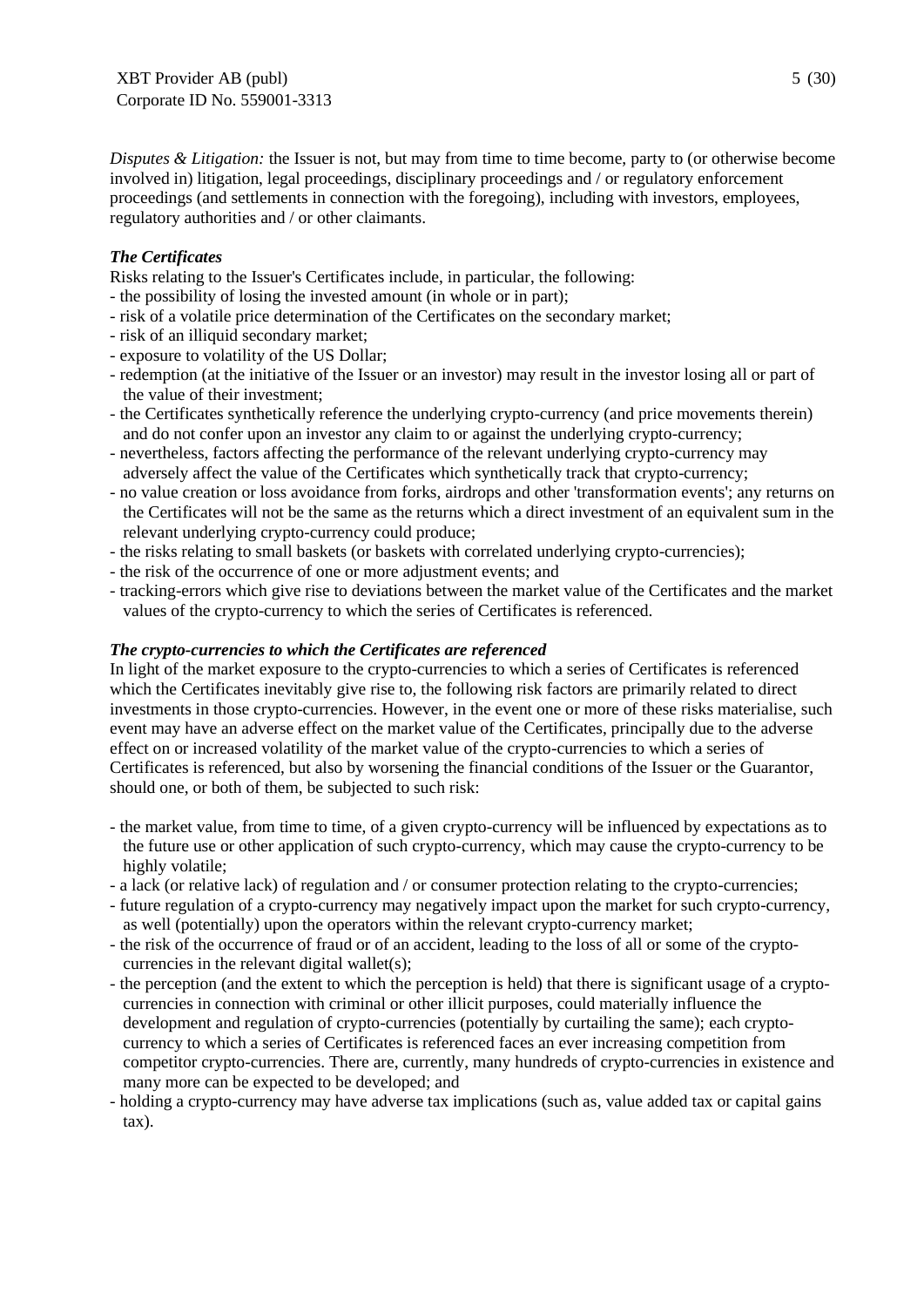#### *The Guarantor*

The Guarantor is exposed to risks inherent within its core businesses, including, in particular, the following:

*Credit risk:* investors are exposed to the Guarantor's ability to fulfil its payment obligations under the Guarantee in the event that the Issuer should be unable to meet its obligations as regards the Certificates in accordance with their applicable terms and conditions. The Guarantor's financial position is affected by a number of factors.

*Market risk:* the Guarantor's financial results and position have been, and will continue to be, affected by the level of trading and investment activities related to bitcoin and by the future development of cryptocurrencies, generally, as an asset class. Should negative developments arise as regards this asset class and / or the level of trading, and should investment activities related to bitcoin decline, the Guarantor may be adversely affected, which could, in turn, impact the Guarantor's ability to honour the Guarantee should the Issuer default on its obligations in respect of the Certificates.

*Liquidity risk:* this is the risk that the Guarantor does not have sufficient funds to execute the required payments at a given moment in time. In the event that available, liquid, funds are insufficient when a payment is required to be made, the risk is that the Guarantor will not be able (either in full or partially) to fulfil its payment obligations within the prescribed time period.

*Business risk:* risks arising as a consequence of external circumstances or events which cause harm (which may be unexpected) to the Guarantor's reputation or otherwise prejudice its financial position. Of particular relevance may be developments within the crypto-currency industry which might prejudice the Guarantor's position as a leading player.

*Operational risk:* these are risks relate losses that the Guarantor may incur as a result of operational issues, such as having inappropriate or insufficient routines, human error, systems failures and/or legal risks. If the management and control of the Guarantor's operations has been insufficient, this may adversely affect its reputation and / or operating results.

*Disputes & Litigation:* the Guarantor is not, but may from time to time become, party to (or otherwise involved in) litigation, legal proceedings, disciplinary proceedings and / or regulatory enforcement proceedings (and settlements in connection with the foregoing), including with investors, employees, regulatory authorities and / or other claimants.

#### *Risk of loss of part, or the entire, investment*

- The return on a Certificate is based on the changes in the value of the relevant crypto-currency to which the given series of Certificates is referenced. The latter may fluctuate widely. This volatility will impact the prices of the Certificates and investors may lose all, or a substantial portion, of the amount invested in the Certificates.
- Early redemption of a Certificate (which, depending upon its applicable terms and conditions, may be permissible at the election of the Issuer and / or the holders thereof) may prevent investors from benefitting from the performance of the crypto-currency to which the given series of Certificates is referenced over the entire period initially envisaged.
- The terms and conditions of the Certificates include provisions under which delay in the settlement of the Certificate (or modifications to the manner in which such settlement occurs) may result from the occurrence of certain market disruptions.
- The market value of the Certificates may, from time to time, be less than the capital invested in them by an investor.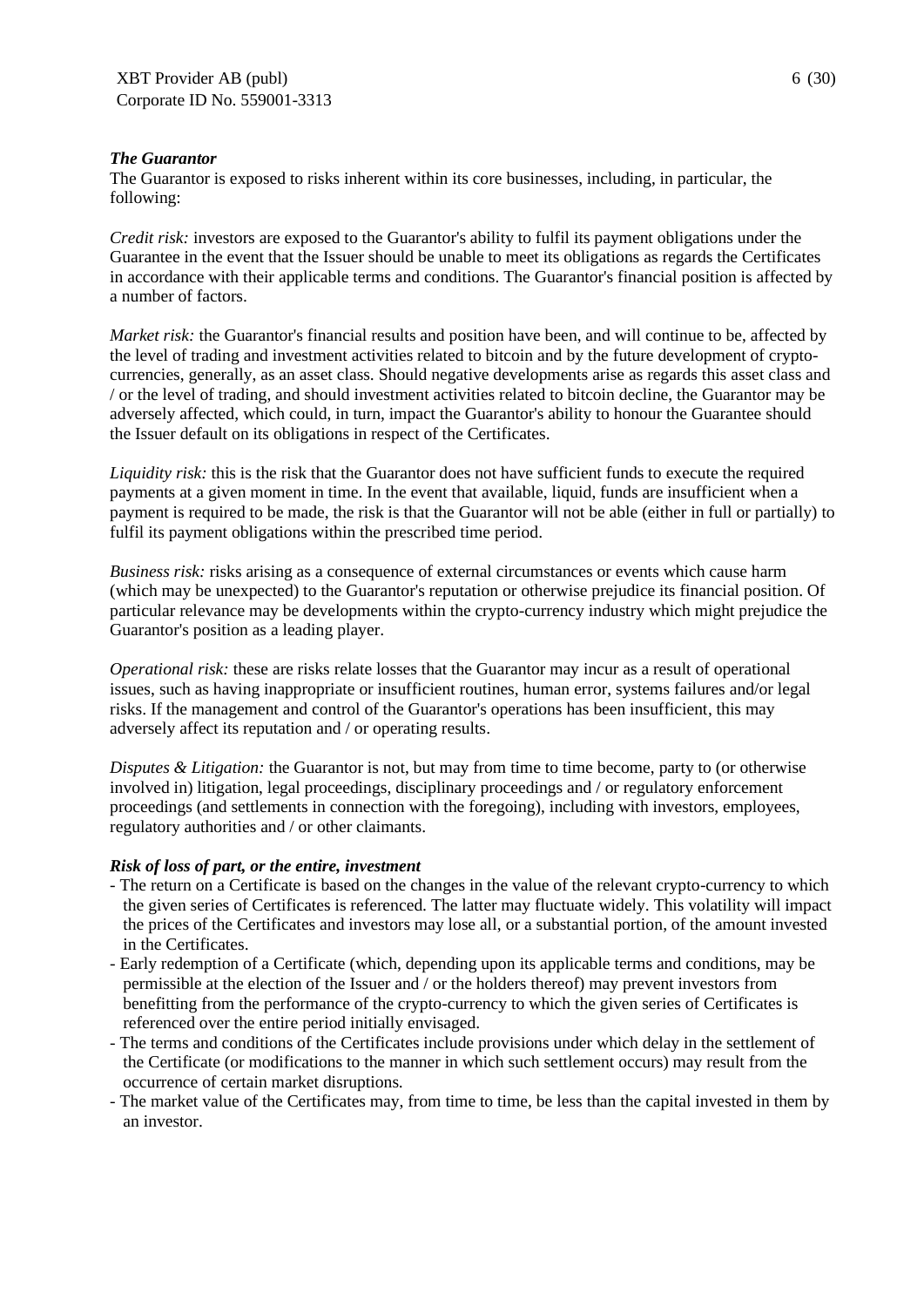- An insolvency of the Issuer (if combined with a failure or inability by the Guarantor to honour the Guarantee), may cause a total loss of an investor's capital.
- Investors in the Issuer's Certificates could sustain the loss of all, or a significant proportion of, any investment made therein. As such, an investment in the Certificates is likely to be highly speculative (and volatile).

### **FINANCIAL RISK MANAGEMENT**

Regarding the management of financial risks, we refer to the Accounting Principles, and "The Company's Risk Factors", where there is a description of the main risks in the Company's operations together with the measures taken to manage such risks.

#### **APPROPRIATION OF PROFIT**

The proceeds from the issuance of Certificates will be applied by the Issuer for general corporate purposes (i.e.: the proceeds will be used to hedge the Issuer's exposure in respect of the Certificates).

Once the Issuer's payment obligations to the holder of a Certificate have been discharged, the fee accrued in respect of that Certificate (250 bps p.a.) is assigned to CSCMJL. In connection with the activities performed by the Issuer in respect of its Certificates, CSCMJL pays the Issuer an annual services fee equivalent to: (i) the full costs, variable and fixed, incurred by the Issuer; and (ii) supplemented by an arm's-length mark-up thereon (the latter determined by the transactional net margin method with reference to the full-cost mark-up of comparable external businesses), which mark-up is periodically reviewed by the Issuer and CSCMJL.

The Issuer is a tax resident in Sweden.

### **SIGNIFICANT EVENTS DURING 2021**

2021 was a great year for the digital asset market. Against the continuing back-drop of volatile markets and the ongoing COVID-19 global pandemic, the digital asset space saw a steadily increasing amount of institutional and retail interest, coupled with a number of competitors entering the industry looking to provide exposure to digital assets in a variety of ways in order to meet this increased demand. This has been a contributing factor in the significant price increases seen towards the end of 2021, resulting in alltime highs for Bitcoin, Ethereum, and other digital assets in November 2021.

The obligation represented by the Issuer's Certificates (and the corresponding AUM amount, shown within the financial statements as receivables due from CSCMJL) has increased significantly over the course of 2021. This increase has been driven by the increase in the market value of the digital assets represented by the Certificates (as noted above). The Company has seen a net redemption of Certificates but this was not unexpected in light of the tremendous increase in prices and new all-time highs of Certificates issued.

The closing 2021 Bitcoin price of USD 48,116 marked an increase over the course of 2021 of 66%, while Ethereum marked an increase of 407%, closing at USD 3,781. Certificates issued by XBT referencing Bitcoin and Ethereum have increased by similar amounts. These factors, combined, have resulted in the AUM associated with the Certificates rising 80% to USD4.3 billion

The Issuer's latest prospectus was approved by the Swedish Financial Supervisory Authority (Sw. *Finansinspektionen*) on 31 August, 2021.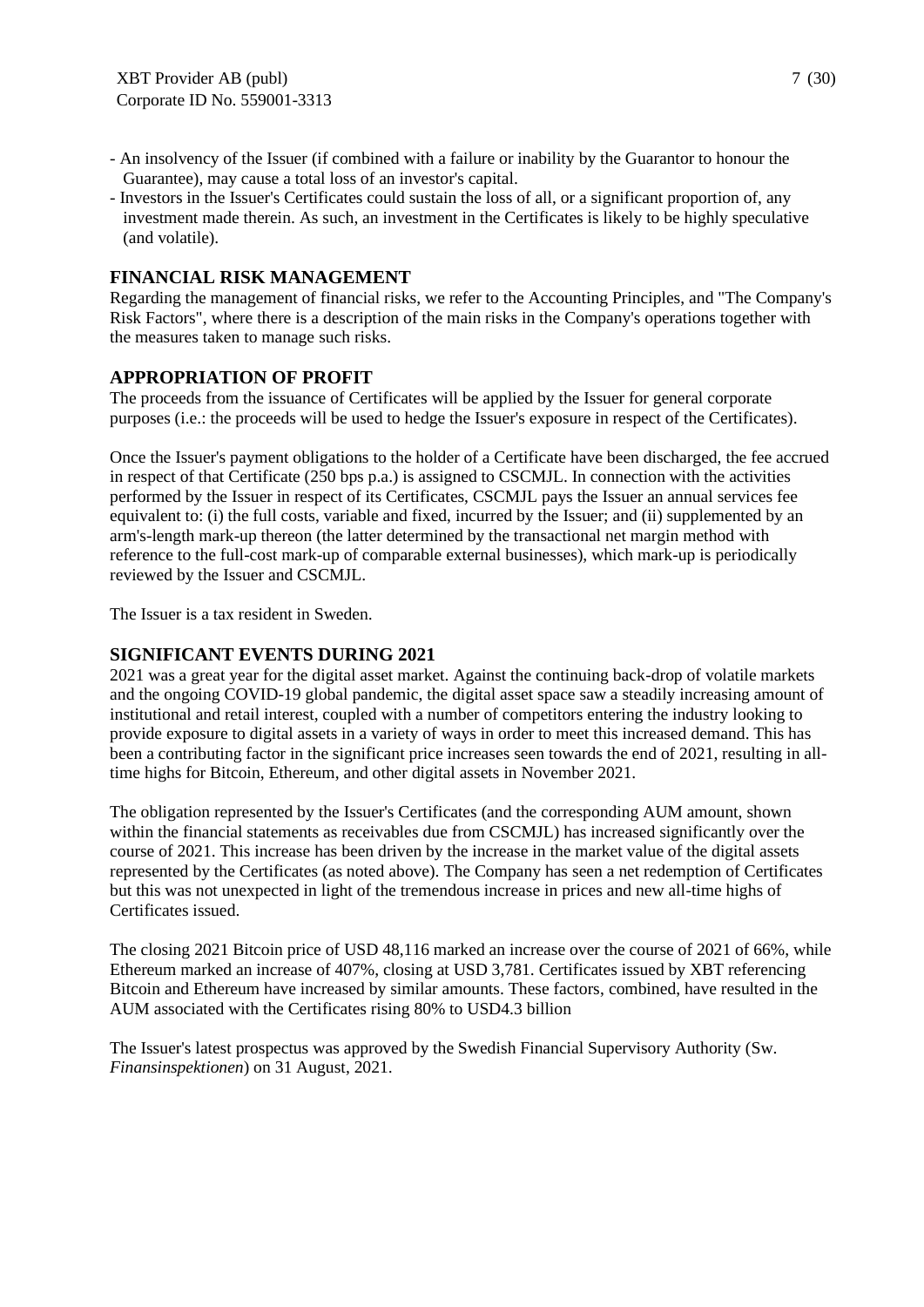# **CORPORATE GOVERNANCE REPORT**

(Due to the fact that the Issuer's share capital is not listed on a stock exchange, the Swedish Corporate Governance Code is not applicable to the Issuer).

#### *Constitution & Annual General Meeting*

The Issuer's Articles of Association (the "**Articles**") and the Swedish Companies Act (*Aktiebolagslagen*) form the basis, inter alia, and underpin the governance framework of the Issuer.

Amendments to the Issuer's Articles of Association are a matter reserved to its shareholders from time to time. The minimum majority of shareholder votes required in order to amend the Issuer's Articles is twothirds of the votes cast and represented at the shareholder meeting, however, certain specific changes referred to in the Swedish Companies Act require unanimity. The Issuer's sole shareholder, CSIL, can accordingly amend the Issuer's Articles.

The Annual General Meeting is the decision-making forum in which the Issuer's shareholder (CSIL) can exercise its influence. The duties of the Annual General Meeting are regulated in the Articles of Association and the Swedish Companies Act, and include: the election of the Board of Directors; appointment of the Auditor; the approval of the financial statements; and the granting of discharge (as applicable) from liability for the Board of Directors and the Managing Director. As a shareholder, CSIL can remove members of the Issuer's Board of Directors.

The 2021 Annual General Meeting was held on 17 May 2021.

#### *Board of Directors*

The duty of the Issuer's Board of Directors (the "**Board**") is to develop the long-term strategy, guidelines, vision and values of the Issuer.

During 2021 the Board consisted of the following members:

- Mr. Dennis Engström (born 1979, Swedish citizen), appointed Managing Director (appointed, 31 December 2019, resigned 21 January 2022)
- Jean-Charles Dudek, (born 1980, French citizen) Board Member & Managing Director (appointed, 21 January 2022)
- Mr. Daniel Masters (born 1963, British citizen), also serving as Chairman of the Board
- Mr. Jean-Marie Mognetti (born 1984, French citizen)

The provisions of the Swedish Companies Act (*Aktiebolagslagen*) and the Issuer's Articles regarding the duties of the Board Members are supplemented by certain work procedures adopted by the Board, which include provisions detailing the division of work duties between the Board Members, the Chairman of the Board and the Managing Director. These work procedures prescribe that the Board is to meet a minimum of four times within a calendar year and the Board duly held four meeting in 2021. All Board meetings of the Issuer in 2021 were held in Jersey, Channel Islands, and the Annual General Meeting was held in Sweden, as prescribed by the Issuer's work procedures.

Due to the relatively small nature of the Issuer's organisation, no Board committees have been established. Consequently, all matters of importance are dealt with directly by the Board.

Administration and secretarial support in connection with the Issuer was outsourced during all of 2021 to an external service provider pursuant to arrangements implemented at Group level.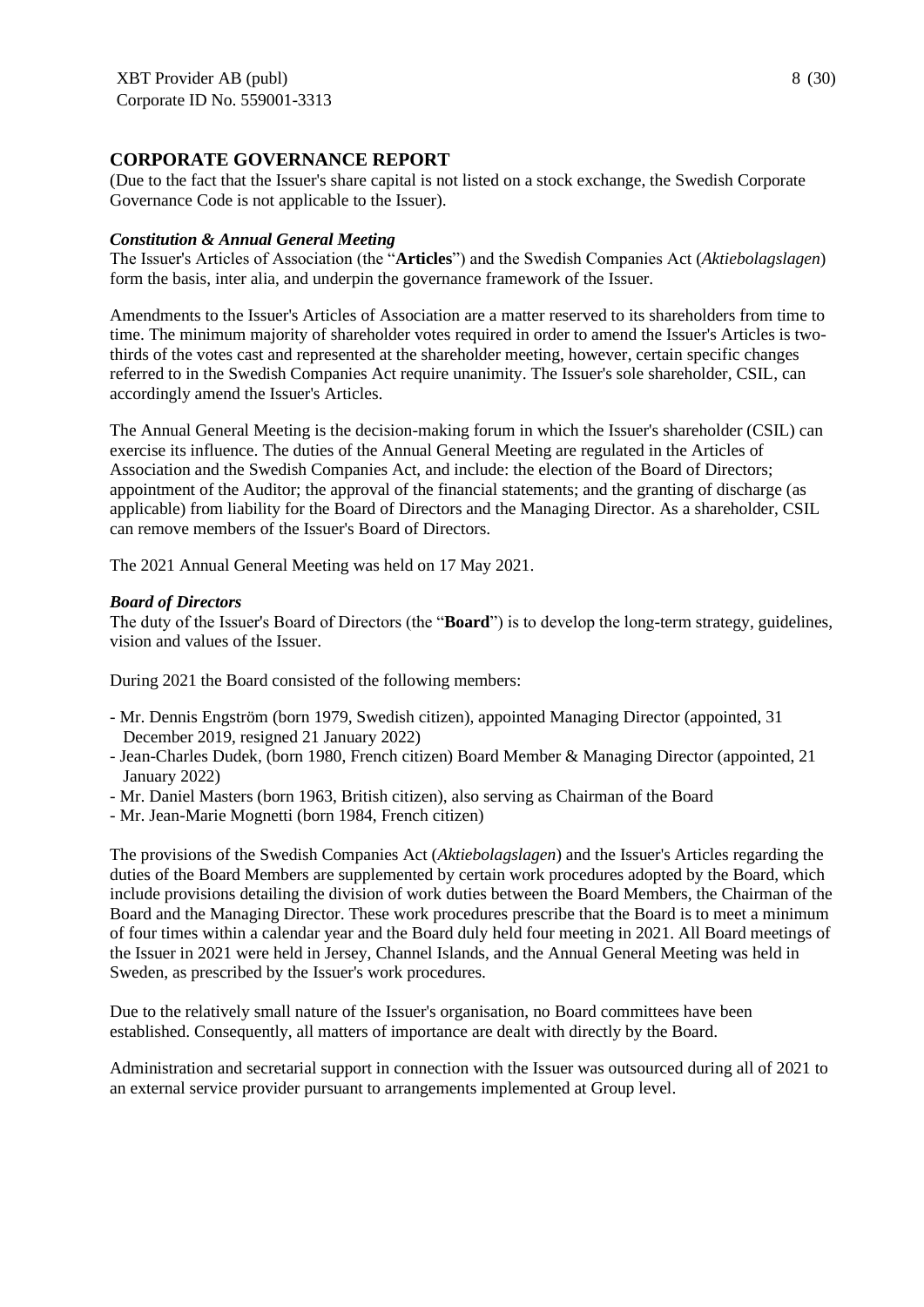# *Jean-Charles Dudek, Board Member & Managing Director*

Mr. Dudek has the following responsibilities:

- Implementing values and standards and aligning those values and standards to the CoinShares Group vision and strategy.
- Conducting business assessments in order to maintain conformity with the requirements of the Swedish regulatory authority (the Swedish Financial Supervisory Authority - Finansinspektionen) and the applicable Nasdaq rulebook, including general listing rules.
- Providing strategic and executive leadership for the day-to-day operations of the Issuer, monitoring of and executing all applicable statutory requirements relating to all aspects of the business activities of the Issuer (including monitoring the trading activities of the Group's management system in Jersey).
- To act as a liaison for the Issuer in conjunction with the Scandinavian and European markets for investors and third-parties, ensuring that all relevant service providers, supervisory authorities and other participants are aware of all changes to personnel, structure, office addresses or other matters.
- Maintain, arrange and increase the number of liquidity providers (on exchange) in order to provide risk diversification and the constant liquidity of the Certificates.
- To provide support for the delivery of strategic projects, including exploring the issuance of new securities, expanding the product range and contributing to the ongoing development of the CoinShares' strategy.
- Monitoring of activities and, through appropriate management and planning, the identification of the requirements to support growth.
- Working with Group executives and third parties (including lawyers and auditors) in order to regularly renew the Issuer's base prospectus, and to provide and undertake regulatory filings on behalf of the Issuer.

# *Mr. Daniel Masters, Board Member & Chairman*

Mr. Masters has the following responsibilities:

- To monitor general business developments and keep other members of the Board continually appraised of the same, in order to enable the Board to function effectively and in accordance with the Swedish Companies Act (aktiebolagslagen).
- The recruitment and monitoring of the performance of the Managing Director, personnel and service providers who directly, and indirectly, support the Issuer.
- The creation and communication of business strategies at a high level, the promotion of consensus regarding an overarching business strategy, and the monitoring of short and long-term financial prognoses in order to ensure that sufficient resources are available.
- Conducting regular assessments of the efficiency of the Board in order for the Issuer to be able to fulfil its financial, regulatory and operational obligations.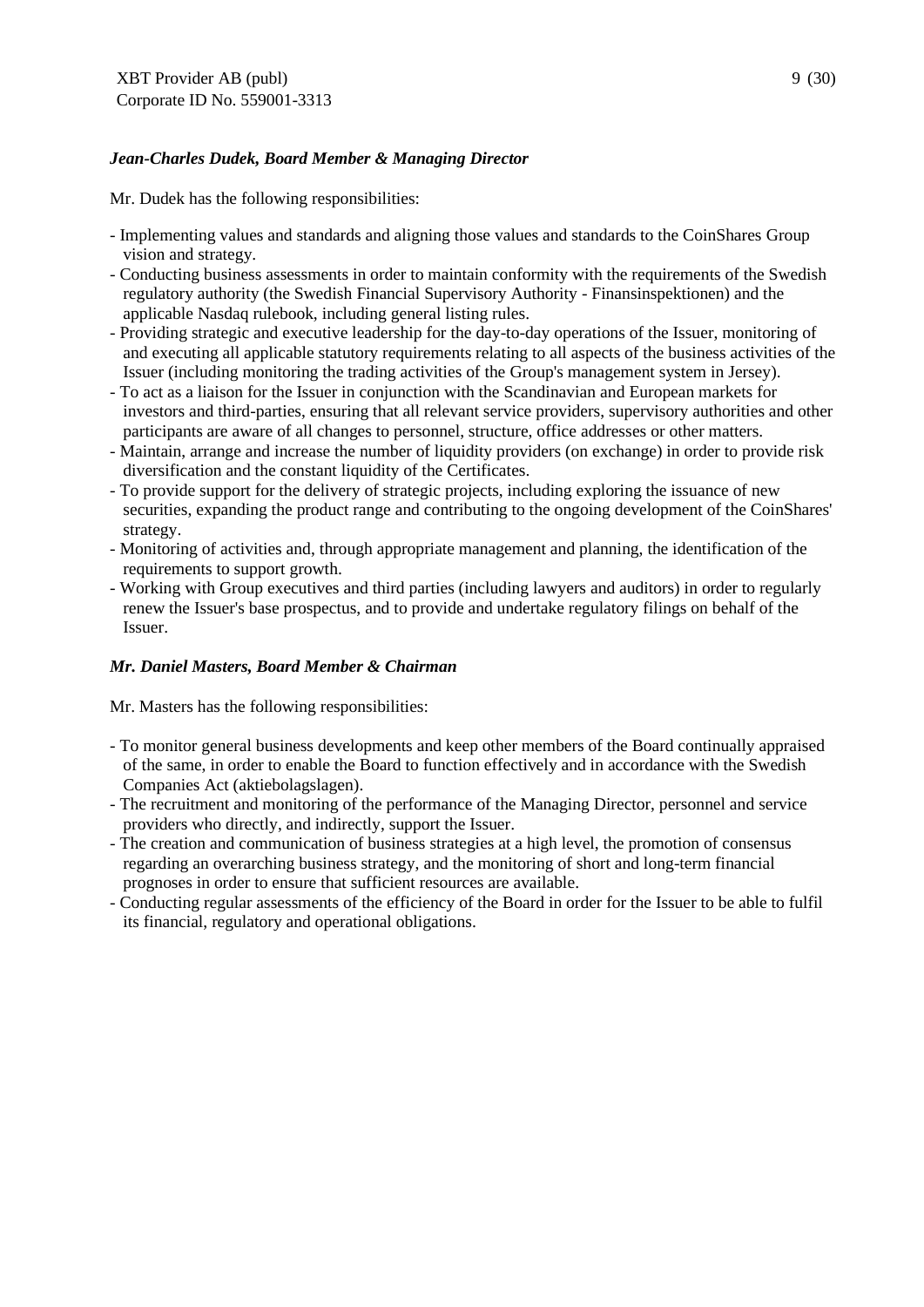# *Mr. Jean-Marie Mognetti, Board Member*

M. Mognetti has the following responsibilities:

- Maintaining relationships with banks and other financial counterparties to ensure that all KYC / AML requirements are fulfilled, that banks are evaluated, and that appropriate agreements are in place with those banks and counterparties on an ongoing basis.
- Maintaining the network of payment channels between banks and the Issuer, together with ensuring ongoing discussions with encryption and network security experts in order to enable the Issuer to apply evolving best practices.
- Ensure that issued certificates are fully hedged in accordance with the Issuer's hedging strategies.
- To act as risk manager, with a focus on IT and financial assessment, which are to fulfil the Board's requirements that internal inspections and systems are in place, including:
	- the design and management of the IT infrastructure, in order to ensure transparency for the Board within the areas of cash movements, outstanding liabilities and market and counterparty exposure;
	- implementation of two-factor authentication for all accounts and regular updating of log-in details; and
	- creation and maintenance of a business continuity and disaster recovery plan, in accordance with the Group's existing methods.

# **SUSTAINABILITY REPORT**

The Sustainability Report is prepared by the Parent Company, CoinShares (Holdings) Limited.

# **AUDITORS**

Johan Engstam, Öhrlings PricewaterhouseCoopers AB, is the current auditor of the Issuer.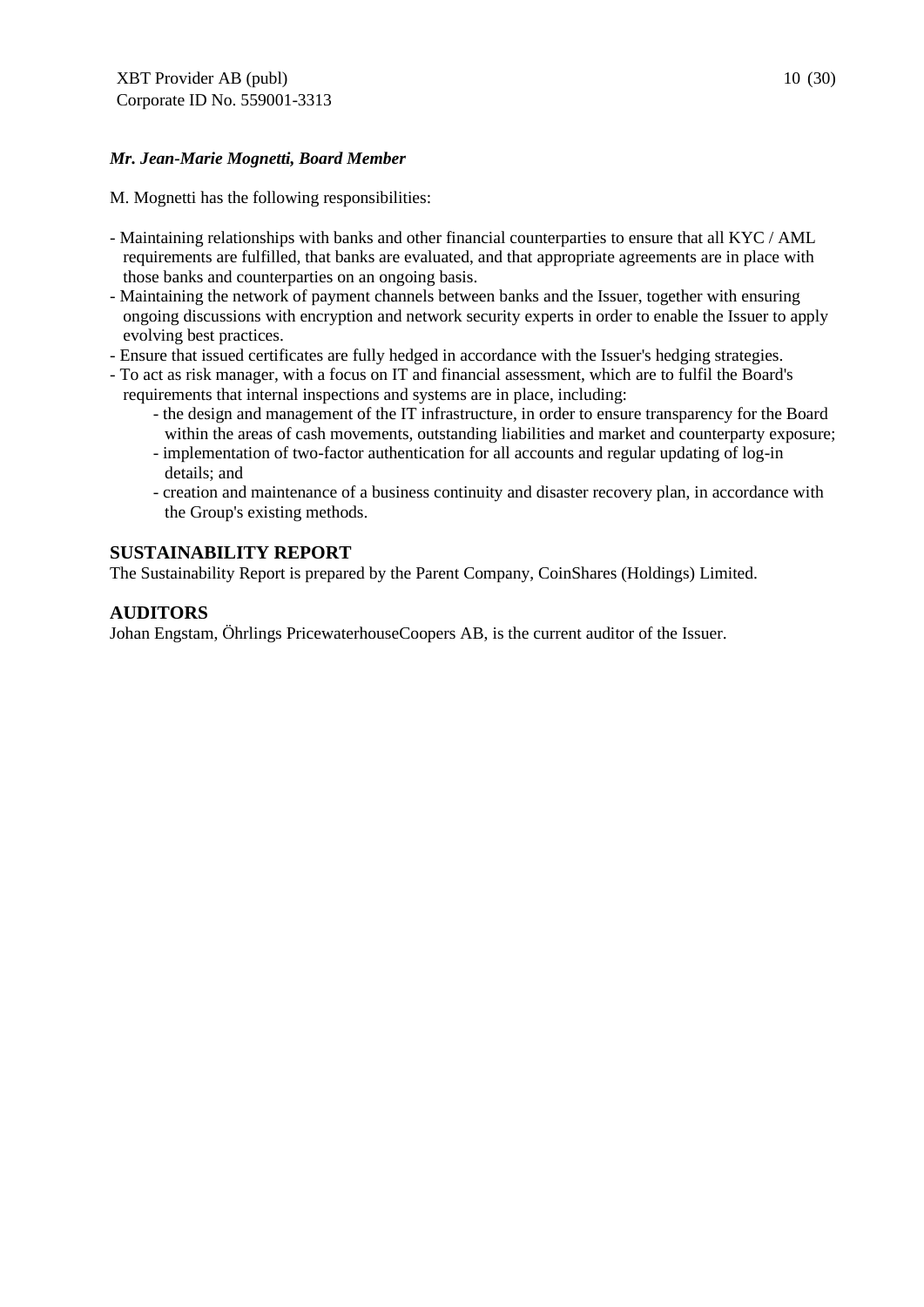| <b>Multi-year overview</b> (Tkr) | 2021       | 2020       | 2019      | 2018      |
|----------------------------------|------------|------------|-----------|-----------|
| Net turnover                     | 4 2 2 1    | 3620       | 3675      | 5 803     |
| Operating margin (%)             |            |            |           |           |
| Balance sheet total              | 38 525 506 | 19 715 568 | 4 895 332 | 2 370 894 |
| Return on capital employed (%)   |            |            |           |           |
| Return on equity $(\%)$          |            |            |           | 4         |
| Equity/assets ratio (%)          |            |            |           |           |

For definitions of key ratios, see Accounting and Valuation Principles.

# **Proposal for appropriation of profit**

The Board of Directors proposes that the following amount at the disposal of the annual meeting of shareholders

| profit carried forward      | 2 602 481 |
|-----------------------------|-----------|
| profit for the year         | 127 834   |
|                             | 2 730 315 |
| be appropriated as follows: |           |
| to be carried forward       | 2 730 315 |
|                             | 2 730 315 |

Information regarding the Company's earnings and financial position, in general, is found in the following income statement and balance sheet, as well as the cash flow analysis with accompanying Notes.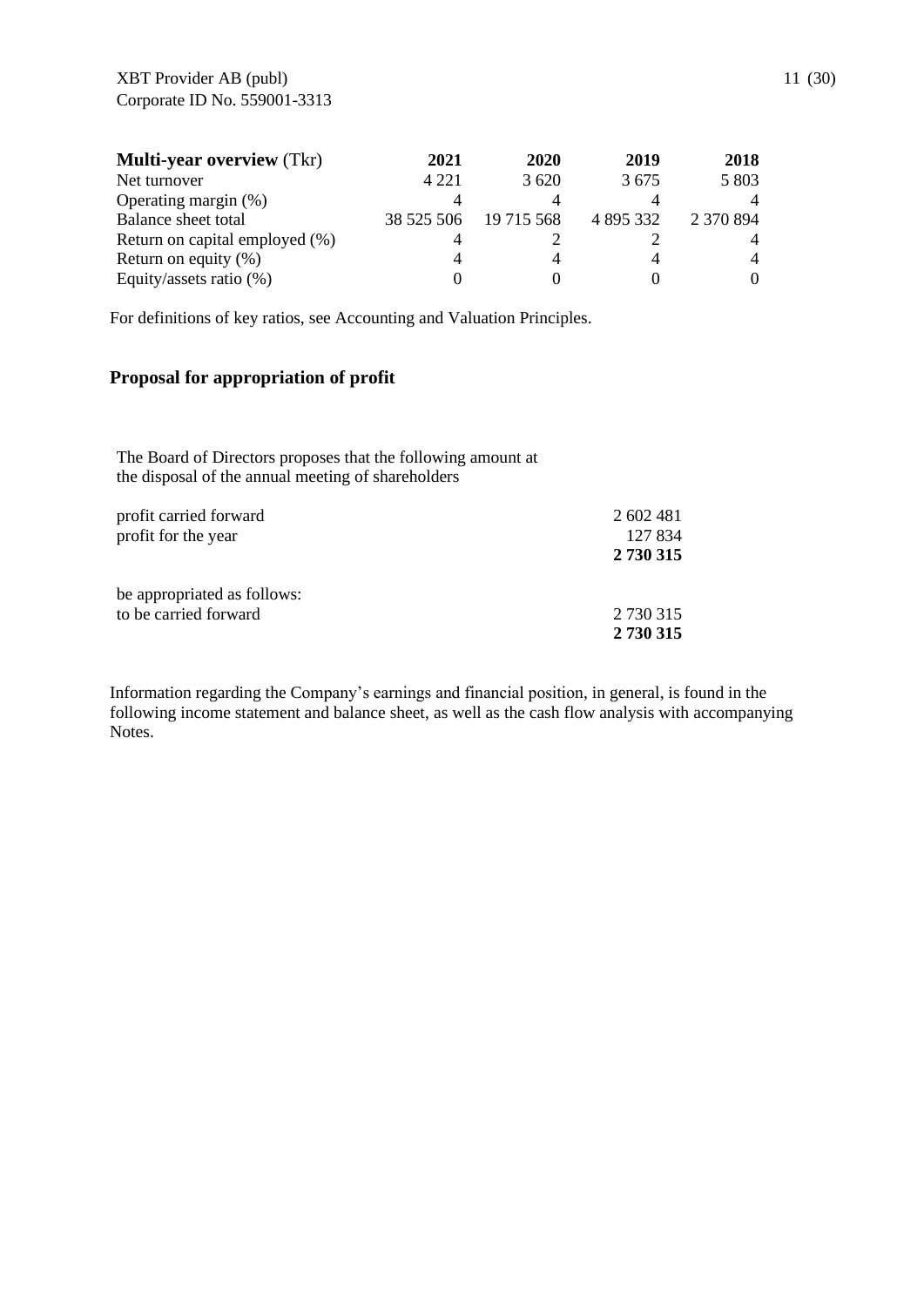| <b>Income Statement</b>                         | <b>Note</b><br>1, 2 | 1 Jan. 2021-<br>31 Dec. 2021 | 1 Jan. 2020-<br>31 Dec. 2020 |
|-------------------------------------------------|---------------------|------------------------------|------------------------------|
| <b>Operating revenue</b>                        | 3                   |                              |                              |
| Net turnover                                    | $\overline{4}$      | 4 220 702                    | 3 620 487                    |
|                                                 |                     | 4 220 702                    | 3 620 487                    |
| <b>Operating costs</b>                          |                     |                              |                              |
| Other external costs                            | 5, 6, 7             | $-4035550$                   | $-3454283$                   |
| Other operating expenses                        |                     | $-22818$                     | $-26954$                     |
|                                                 |                     | -4 058 368                   | -3 481 237                   |
| <b>Operating profit/loss</b>                    |                     | 162 334                      | 139 250                      |
| <b>Profit/loss from financial items</b>         |                     |                              |                              |
| Interest expenses and similar profit/loss items | 4, 8, 21            | $-63$                        | $-1104$                      |
| Value changes, certificates/currencies          | 9                   | $\theta$                     | $\theta$                     |
|                                                 |                     | -63                          | $-1104$                      |
| Profit/loss after financial items               |                     | 162 271                      | 138 146                      |
| <b>Pre-tax profit/loss</b>                      |                     | 162 271                      | 138 146                      |
| Tax on profit for the financial year            | 10                  | -34 437                      | $-30674$                     |
| Net profit/loss for the year                    |                     | 127 834                      | 107 472                      |

# **Report over profit/loss and Other comprehensive income**

The Company reports no items in Other comprehensive income which implies that the carrying amount of the year's results agrees with the net profit/loss for the year.

| Net profit/loss for the year      | 127 834 | 107 472 |
|-----------------------------------|---------|---------|
| <b>Total comprehensive income</b> | 127 834 | 107 472 |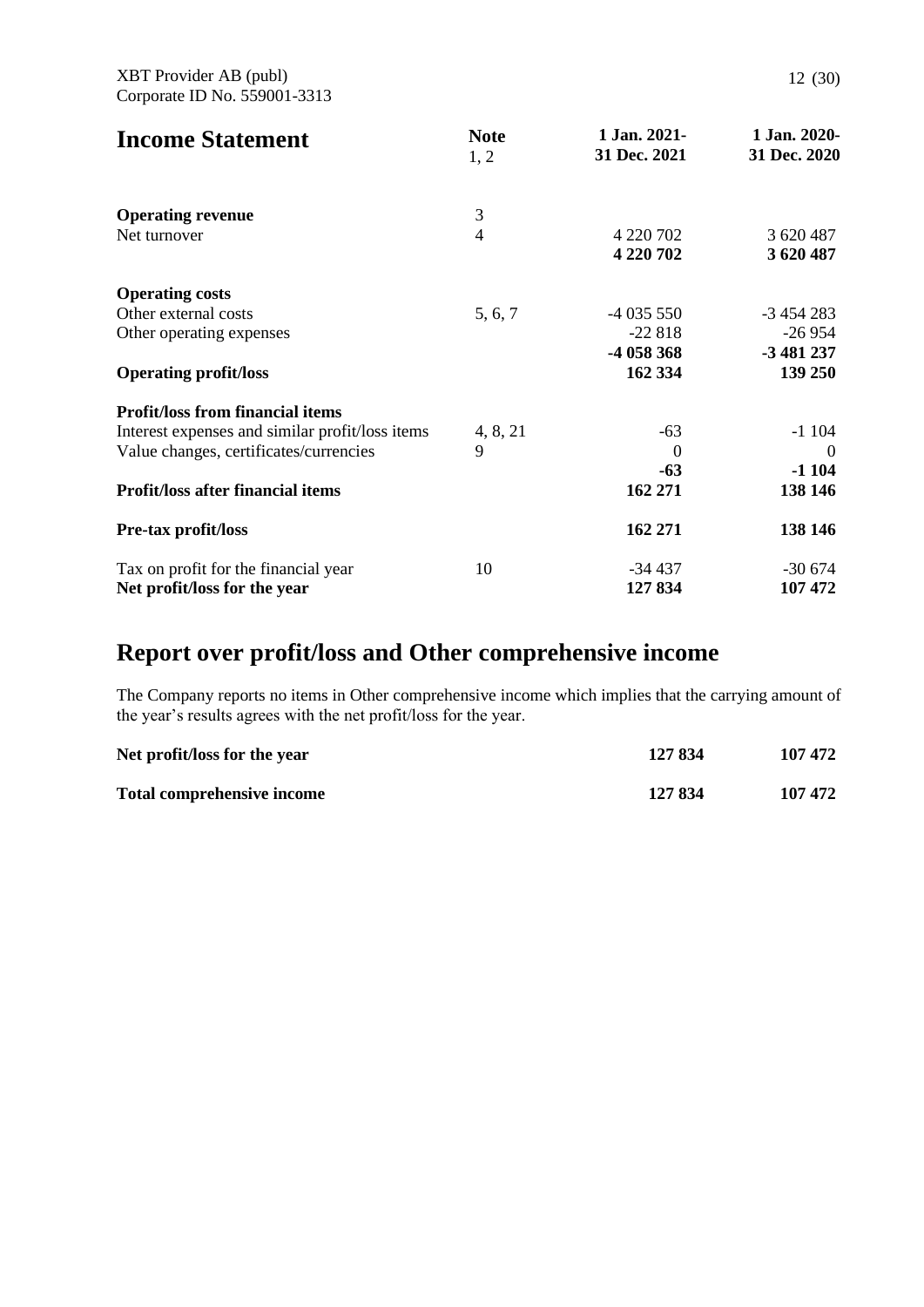| <b>Balance Sheet</b>                                                     | <b>Note</b><br>1, 2 | 31 Dec. 2021              | 31 Dec. 2020              |
|--------------------------------------------------------------------------|---------------------|---------------------------|---------------------------|
| <b>ASSETS</b>                                                            |                     |                           |                           |
| <b>Fixed assets</b>                                                      |                     |                           |                           |
| <b>Financial assets</b>                                                  |                     |                           |                           |
| Other long-term receivables                                              | 11                  | 1856<br>1856              | 1856<br>1856              |
| <b>Total fixed assets</b>                                                |                     | 1856                      | 1856                      |
| <b>Current assets</b>                                                    |                     |                           |                           |
| <b>Current receivables</b>                                               |                     |                           |                           |
| Receivables from Group companies                                         | 12, 13              | 38 525 185 048            | 19 714 510 392            |
| Current tax assets                                                       |                     | $\Omega$                  | 709                       |
| Other receivables                                                        |                     | 57 808                    | 89 191                    |
| Deferred expenses and accrued income                                     | 14                  | 132 600<br>38 525 375 456 | 288 600<br>19 714 888 892 |
| Cash on hand and in bank                                                 | 15, 23              | 128 536                   | 676 815                   |
| <b>Total current assets</b>                                              |                     | 38 525 503 992            | 19 715 565 706            |
| <b>TOTAL ASSETS</b>                                                      |                     | 38 525 505 848            | 19 715 567 563            |
| <b>EQUITY AND LIABILITIES</b>                                            |                     |                           |                           |
| <b>Equity</b>                                                            | 16, 17              |                           |                           |
| <b>Restricted reserves</b>                                               |                     |                           |                           |
| Share capital                                                            |                     | 500 000                   | 500 000                   |
|                                                                          |                     | 500 000                   | 500 000                   |
| <b>Non-restricted equity</b>                                             |                     |                           |                           |
| Retained earnings or losses<br>Profit/loss for the year                  |                     | 2 602 481<br>127834       | 2 495 010<br>107 472      |
|                                                                          |                     | 2 730 315                 | 2 602 481                 |
| <b>Total equity</b>                                                      |                     | 3 230 315                 | 3 102 481                 |
| <b>Untaxed reserves</b>                                                  | 18                  | 980 000                   | 980 000                   |
| <b>Current liabilities</b>                                               |                     |                           |                           |
| Accounts payable                                                         |                     | 1985                      | $\theta$                  |
| Liabilities to Group companies                                           | 13                  | $\boldsymbol{0}$          | 2 2 49 5 51               |
| Current tax liabilities                                                  |                     | 3 0 5 4                   | $\overline{0}$            |
| Other liabilities                                                        | 19                  | 38 520 400 358            | 19 708 486 340            |
| Accrued expenses and deferred income<br><b>Total current liabilities</b> | 20                  | 890 135<br>38 521 295 532 | 749 191<br>19 711 485 081 |
| TOTAL EQUITY AND LIABILITIES                                             |                     | 38 525 505 848            | 19 715 567 563            |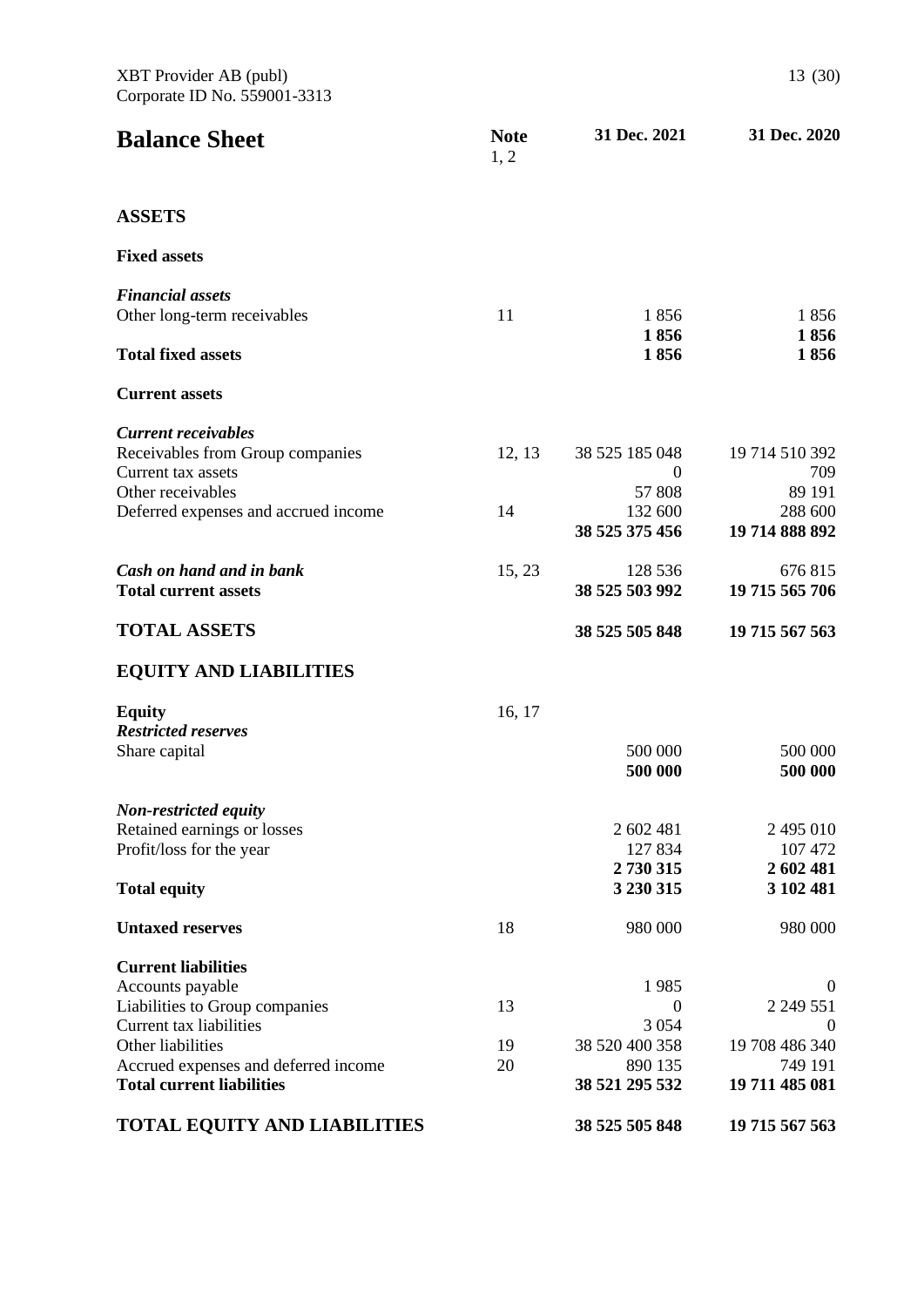# **Statement of changes in equity**

|                               | <b>Share</b><br>capital | <b>Retained</b><br>earnings | <b>Total</b><br>equity |
|-------------------------------|-------------------------|-----------------------------|------------------------|
| Opening balance, 1 Jan. 2020  | 500 000                 | 2495009                     | 2995009                |
| Profit/loss for the year      |                         | 107 472                     | 107 472                |
| Closing balanse, 31 Dec. 2020 | 500 000                 | 2 602 481                   | 3 102 481              |
| Profit/loss for the year      |                         | 127 834                     | 127 834                |
| Closing balance, 31 Dec. 2021 | 500 000                 | 2 730 315                   | 3 2 3 0 3 1 5          |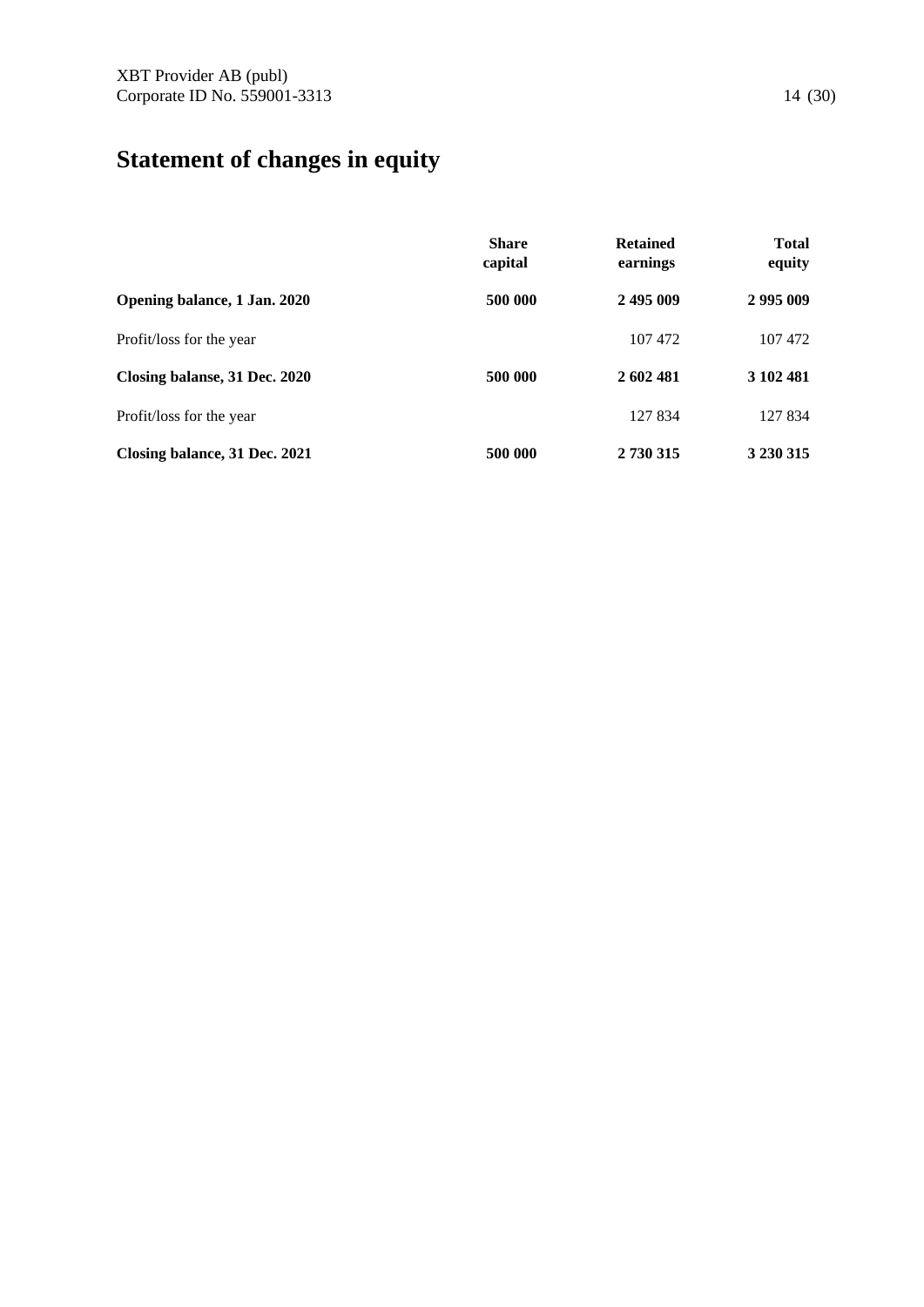| <b>Cash Flow Analysis</b>                            | <b>Note</b><br>1, 2 | 1 Jan. 2021-<br>31 Dec. 2021 | 1 Jan. 2020-<br>31 Dec. 2020 |
|------------------------------------------------------|---------------------|------------------------------|------------------------------|
| <b>Current activities</b>                            |                     |                              |                              |
| Profit/loss after financial items                    | 21                  | 162 271                      | 138 146                      |
| Adjustments for items not included in cash flow      | 22                  | 20 307                       | 25 974                       |
| Tax paid                                             |                     | $-30674$                     | 603 563                      |
| Cash flow from operating activities before change in |                     |                              |                              |
| working capital                                      |                     | 151 904                      | 767 683                      |
| Cash flow from change in the working capital         |                     |                              |                              |
| Change in current receivables                        |                     | 187 383                      | 613 325                      |
| Change in current liabilities                        |                     | $-867259$                    | $-241650$                    |
| <b>Cash flow from operating activities</b>           |                     | -527 972                     | 1 139 358                    |
| <b>Investment activities</b>                         |                     |                              |                              |
| Investments in financial assets                      |                     | $\boldsymbol{0}$             | $-1856$                      |
| <b>Cash flow from investment activities</b>          |                     | $\bf{0}$                     | $-1856$                      |
| <b>Financing activities</b>                          |                     |                              |                              |
| Dividends paid                                       |                     | $\boldsymbol{0}$             | $-824770$                    |
| <b>Cash flow from financing activities</b>           |                     | $\boldsymbol{0}$             | $-824770$                    |
| <b>Annual cash flow</b>                              |                     | -527 972                     | 312732                       |
| Liquid assets, opening balance                       | 23                  |                              |                              |
| Liquid assets, opening balance                       |                     | 676815                       | 390 057                      |
| <b>Exchange rate differences for liquid assets</b>   |                     |                              |                              |
| Exchange rate differences for liquid assets          |                     | $-20307$                     | $-25974$                     |
| Liquid assets, closing balance                       |                     | 128 536                      | 676815                       |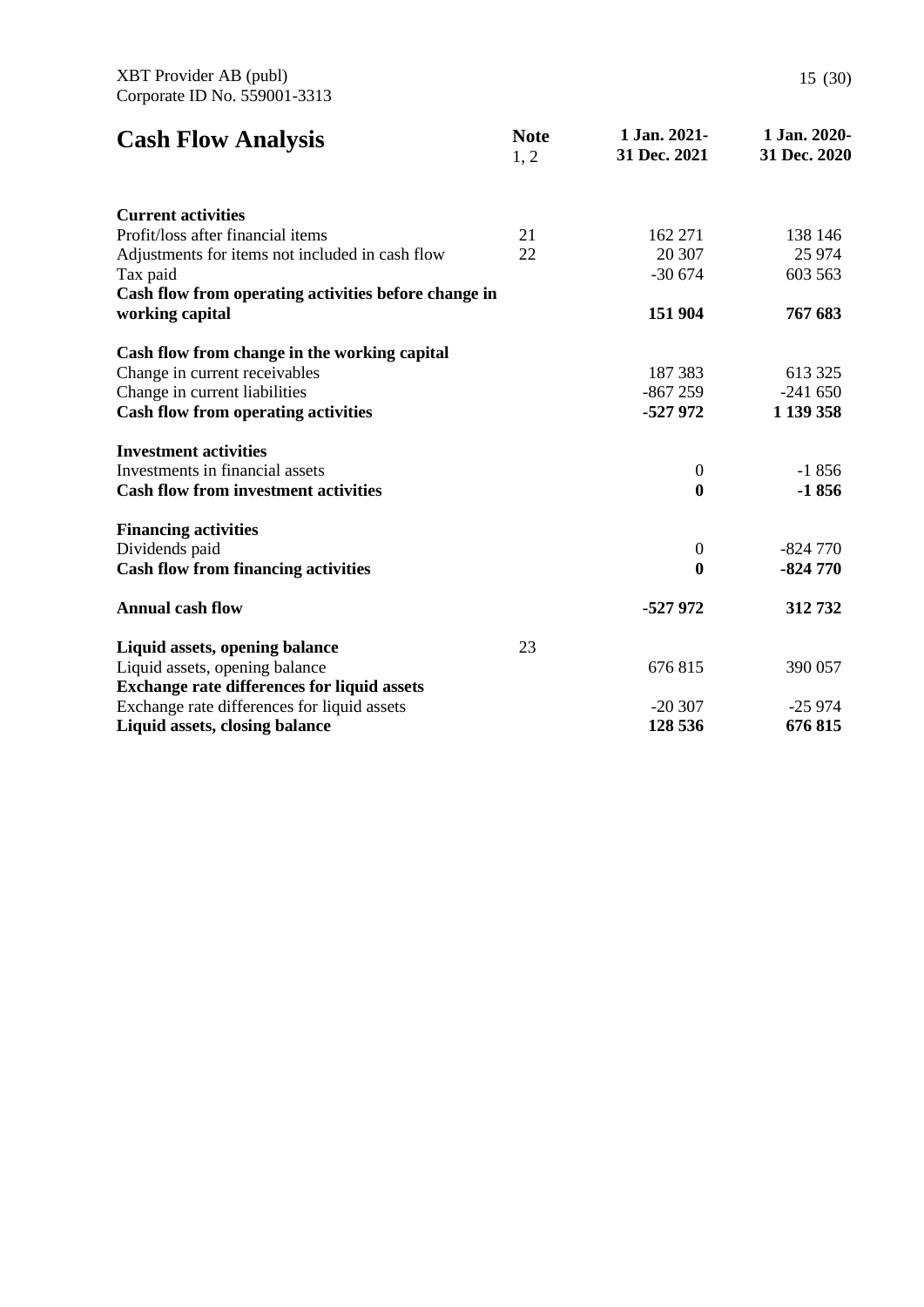# **Notes**

# **Note 1 Accounting and Valuation principles**

# **General Information**

XBT Provider AB (publ), Corp ID No. 559001-3313, is a limited liability company registered in Sweden with its registered offices in Stockholm. The address of the head office is Artillerigatan 6. The Company's operations are comprised of the issue of financial instruments, and other associated activities.

The Company is a wholly-owned subsidiary of CoinShares (Holdings) Limited, Corp. ID No. 123711 with registered offices on Jersey.

# **Statutory framework**

The annual report for XBT Provider AB (publ) has been prepared according to the Annual Accounts Act and the Swedish Financial Reporting Board's recommendation RFR 2 Accounting of legal entities. Application of RFR2 implies that the Company shall, as far as possible, apply all of the EU adopted International Financial Reporting Standards (IFRS) and interpretations of the IFRS Interpretations Committee (IFRIC) within the framework of the Annual Accounts Act and the Pension Obligations Vesting Act, as well as implying consideration of the relationship between accounting and taxation. The financial reports are prepared in accordance with the cost model except for the financial assets and financial liabilities which are valued at fair value.

All amounts are in krona (SEK) unless stated otherwise.

# **New and changed standards and interpretations coming into effect from 1 January 2021**

The new and changed standards and interpretations in IFRS to be applied from 2021 are deemed to have no significant impact on the Company's financial reports.

No new and changed standards and interpretations which are yet to come into effect are expected to have an impact on the Company.

The Company management's assessment is that other new and changed standards and interpretations will not have any significant effect on the Company's financial reports as regards the period in which they are first applied.

# **Revenue recognition**

Net turnover is comprised of revenue from the sale of services. In accordance with IFRS 15, revenue recognition takes place when the control of the services is transferred to the client, based on a 5 stage model:

- identify the contract with the client,
- identify the separate performance obligations in the contract,
- determine the transaction price,
- allocate the transaction price to the separate performance obligations and
- recognise the revenue when the entity has satisfied the performance obligations.

XBT Providers' revenue is comprised of compensation in the form of a standard return on its operating costs in return for the administrative services provided to the Group in the handling of the listed Certificates, and this compensation is reported over time.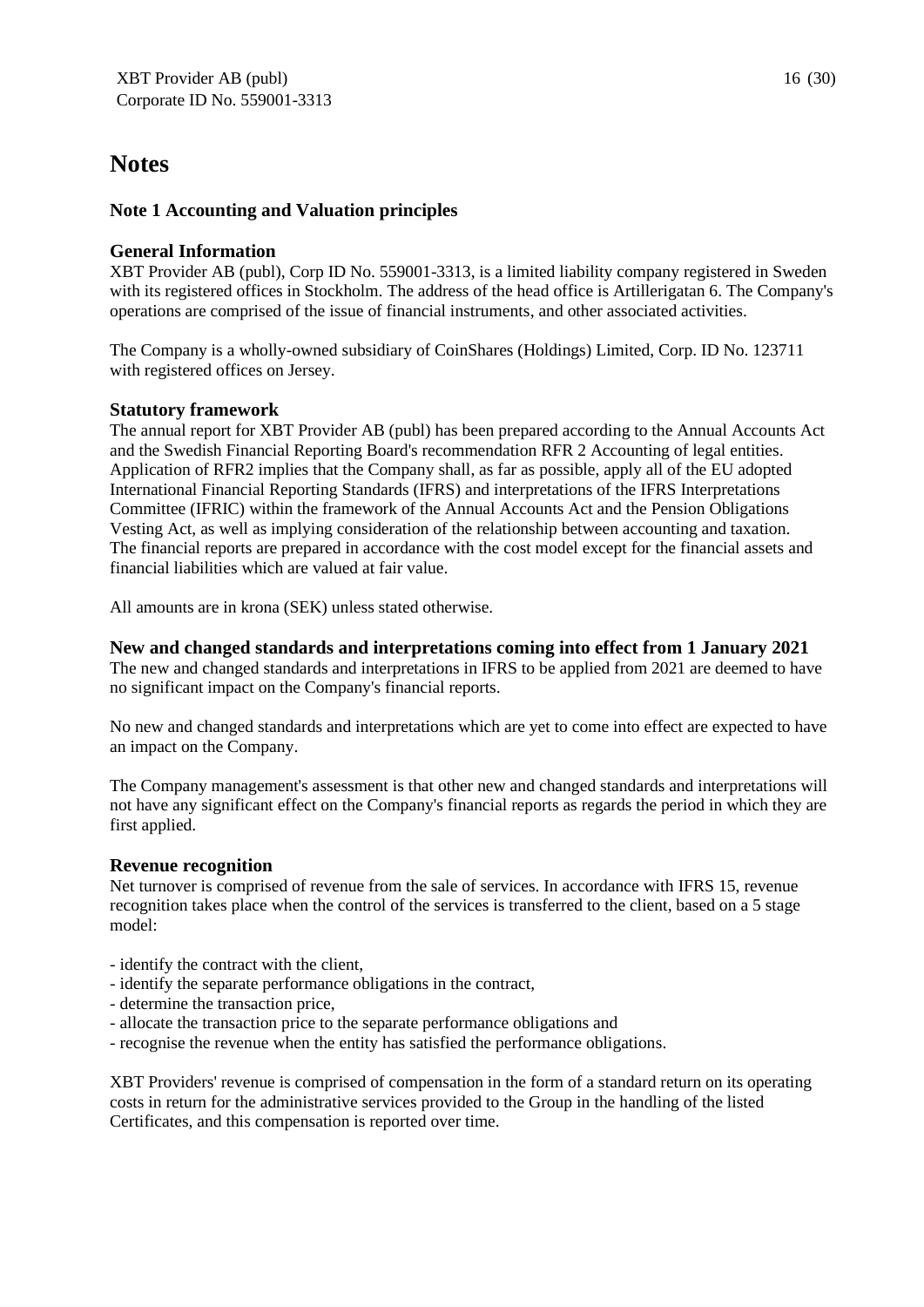XBT Provider AB (publ) Corporate ID No. 559001-3313

Since June 2017, CoinShares (Jersey) Limited has an arrangement with an affiliated company, CoinShares Capital Markets (Jersey) Limited to provide hedging services to XBT Provider AB. According to this service agreement, XBT Provider AB is classified as a limited risk supplier and has, as such, the right to receive a standard return on its operating costs. This standard return is defined as a markup of 4%. The handling of the Certificates as regards the agreements, their administration, the hedging arrangements, maintenance, guarantees and security is provided from Jersey via CoinShares (Jersey) Limited and CoinShares Capital Markets (Jersey) Limited.

#### **Leasing agreements**

A financial leasing agreement is an agreement according to which the economic risks and benefits associated with the ownership of an asset are, in all significant aspects, transferred from the lessor to the lessee. Other leasing agreements are classified as operational leasing agreements. The Company has only operational leasing agreements in the form of a rental agreement. The rental cost is deemed to be immaterial and, therefore, there is no detailed description of this amount in this report.

#### **Foreign currency**

The Company's reporting currency and functional currency is Swedish krona (SEK).

#### *Translation of items in foreign currency*

Monetary items in foreign currency are translated at the balance sheet date rate applying on each balance sheet date. Exchange rate differences are reported in operating income or as a financial item based on the underlying business event in the period in which they arise.

#### **Employee remuneration**

The Company had no employees during the financial year. No compensation has been paid to the Board of Directors.

#### **Financial costs**

Financial costs are comprised of interest expenses on loans within the Group. Loan expenses are reported in income applying the effective interest rate method.

#### **Income taxes**

Income tax is comprised of total current tax plus any possible deferred tax.

#### *Current tax*

Current tax is calculated on the taxable income for the period. Taxable income differs from the income reported in the income statement as it is adjusted for non-taxable revenue and non-deductible expenses, as well as for revenue and costs which are taxable or deductible in other periods. The Company's current tax liabilities are calculated according to determined or notified tax rates as at balance sheet date.

#### *Current tax for the period*

Current tax is reported as a cost or revenue in the income statement, except when the tax refers to transactions reported in Other comprehensive income or directly against equity. In such a case, the tax amount is also reported in Other comprehensive income or directly against equity.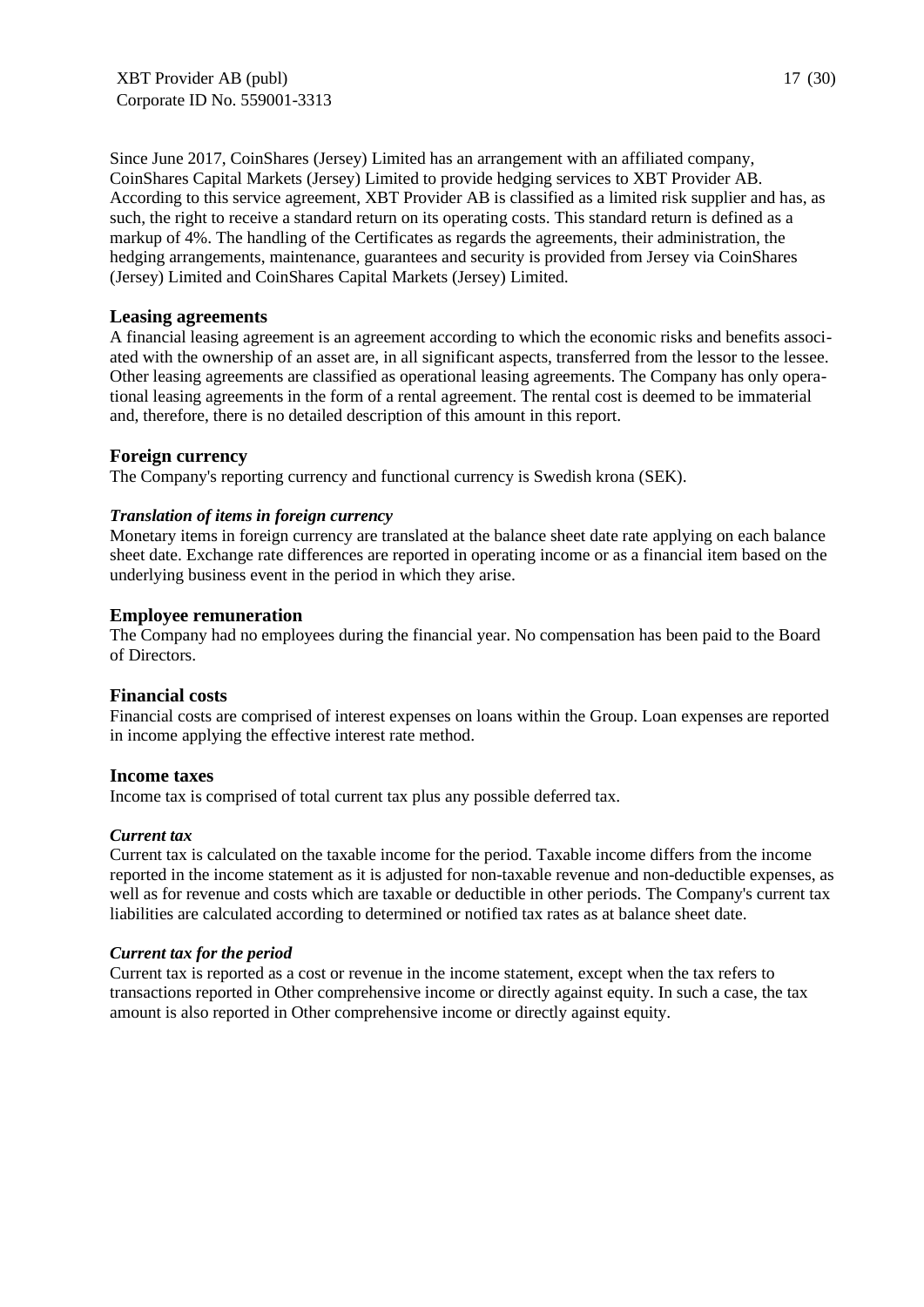#### **Financial instruments**

XBT Provider AB reports its financial instruments according to IFRS 9.

XBT Provider AB's financial instruments are comprised of receivables and liabilities with Group companies, Certificates, cash and bank balances and suppliers liabilities. The Company classifies its financial instruments in the following categories: financial assets valued at fair value in the income statement, loan receivables, liabilities valued at fair value in the income statement and other liabilities. The classification is dependent on the purpose of the acquisition of the financial asset or reason for the liability arising. Management determines the classification of the financial assets and liabilities in conjunction with the first reporting of such items.

The Company has two major classes of financial instruments:

- short-term liabilities: tracker Certificates in crypto currencies, designated as financial liabilities valued at fair value,
- hedging agreements with CoinShares Capital Markets (Jersey) which are valued at fair value.

#### *(a) Financial assets and liabilities*

Receivables with Group companies are financial assets which are not hedges, which have determined or determinable payments and which are listed in an active market. These are included in current assets with the exception of items with a maturity date more than 12 months after the end of the reporting period, which are classified as fixed assets. The Company's loan receivables are comprised of receivables from Group companies and other receivables, as well as of liquid funds as reported in the balance sheet.

#### *(b) Certificates*

During 2015, XBT Provider AB issued Certificates in SEK, Bitcoin Tracker One and in EUR, Bitcoin Tracker Euro which is listed on the First North Stockholm. The Certificates are theoretically valued on the basis of the average Bitcoin price on three exchanges and on the relevant exchange rates in USD, EUR vis á vis SEK, less a fee. Bitcoin and other exchange rates have been determined at the same point in time, that is, 31 December 2021.

During October 2017, Certificates were issued in SEK, Ether Tracker One and in EUR, Ether Tracker Euro and these are also listed on First North Stockholm. The Certificates are designed to mirror the value changes in Ether. The Certificates are theoretically valued on the basis of the average Ether price on three exchanges and the relevant exchange rates in USD and EUR vis á vis SEK, less a fee. Ether and other exchange rates have been determined at the same point in time, that is, 31 December 2021.

During April 2019, Certificates were issued in SEK, Litecoin Tracker One and XRP Tracker One, and in EUR, Litecoin Tracker Euro and XRP Tracker Euro. The certificates are listed on the Nordic MTF. The Certificates are theoretically valued on the basis of the average of the Litecoin, respective XRP, price on three exchanges and on the relevant exchange rates in USD and EUR vis á vis SEK, less a fee. The Certificates, Litecoin Tracker One (COINLTC:SS), Litecoin Tracker Euro (COINLTCE:SS), XRP Tracker One (COINXRP:SS), and XRP Tracker Euro (COINXRPE:SS) was removed from trading in April 2021 and will not be renewed.

The certificate owners of all certificates have the right to, twice a year, request advance redemption of the certificates. The fees for advance redemption are two percent. The possibility of advance redemption is specified in the certificates' terms and conditions and is provided in the case the liquidity in the certificate is weak.

Purchases and sales of Certificates and the hedging of these are reported as at trade date.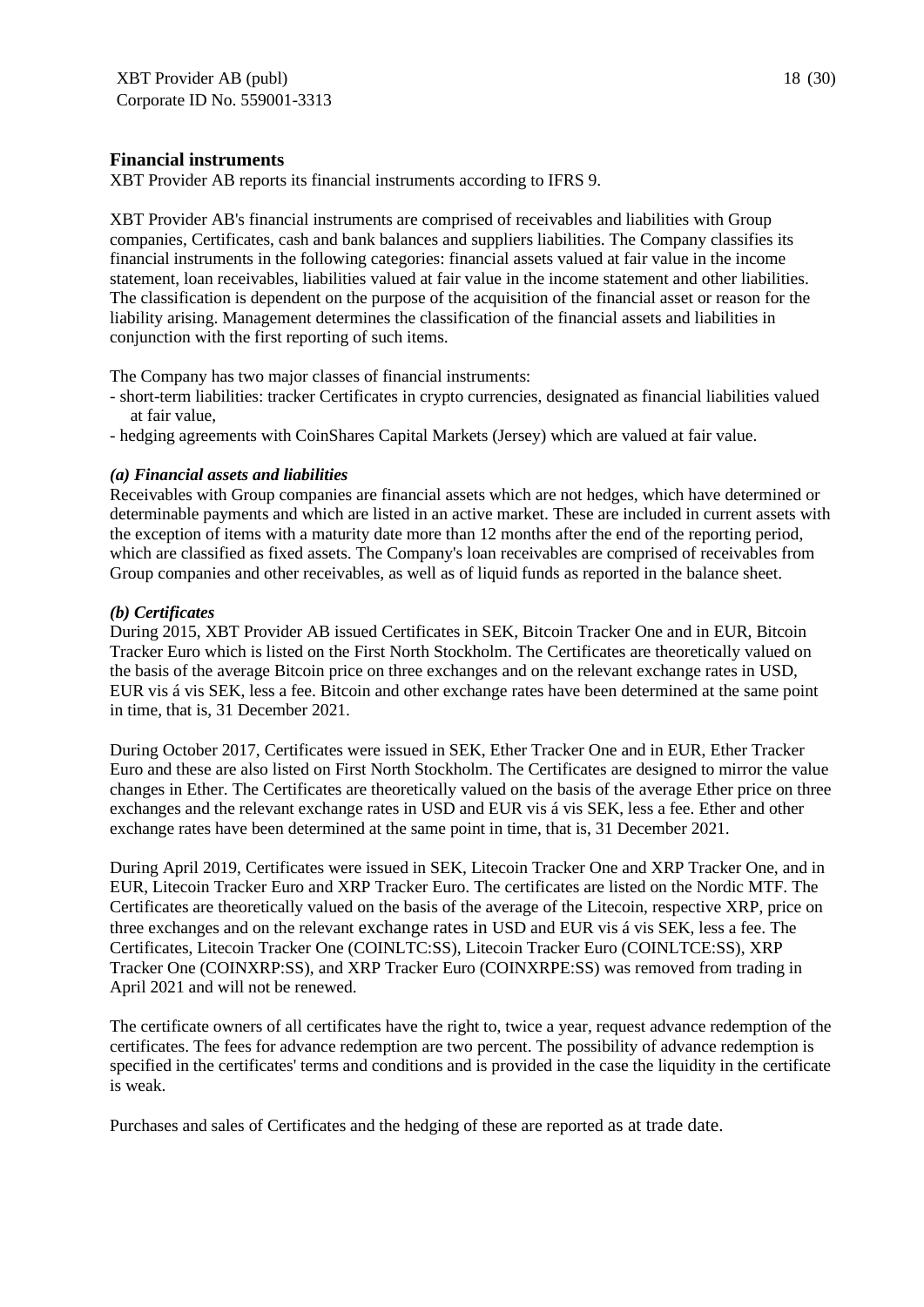Assets include holdings of Bitcoin, Ether and receivables from traded Bitcoin or Ether, and liabilities include Certificate liabilities. Assets and liabilities are valued at fair value in the income statement.

In accordance with IFRS 7, financial assets and liabilities are valued at fair value. Fair value according to IFRS 12 is determined as follows.

Level 1: Market price (unadjusted) in an active market for identical assets or liabilities. Level 2: Data other than market price included in Level 1 which are observable as regards the asset or liability either directly (such as prices) or indirectly (attributable to prices). Level 3: Other data regarding the asset or liability which is not based on observable market data.

XBT Provider's Certificates are valued at fair value and have been classified as Level 2 according to the IFRS hierarchy. The reason for this is that the value of the Certificates is based on the definition provided in XBT Provider's prospectus which is based on an average of the prices of three different cryptocurrency exchanges. Even if the digital currencies are traded on active markets with identifiable prices, there are differences in the prices between the various digital currencies. As a result, certificate liabilities have been valued according to Level 2 as that valuation method is deemed to be the most appropriate.

A Level 3 classification would have been used if certain pricing parameters had not been identifiable, which is not the case here as the prices of the cryptocurrencies are observable in the liquid market.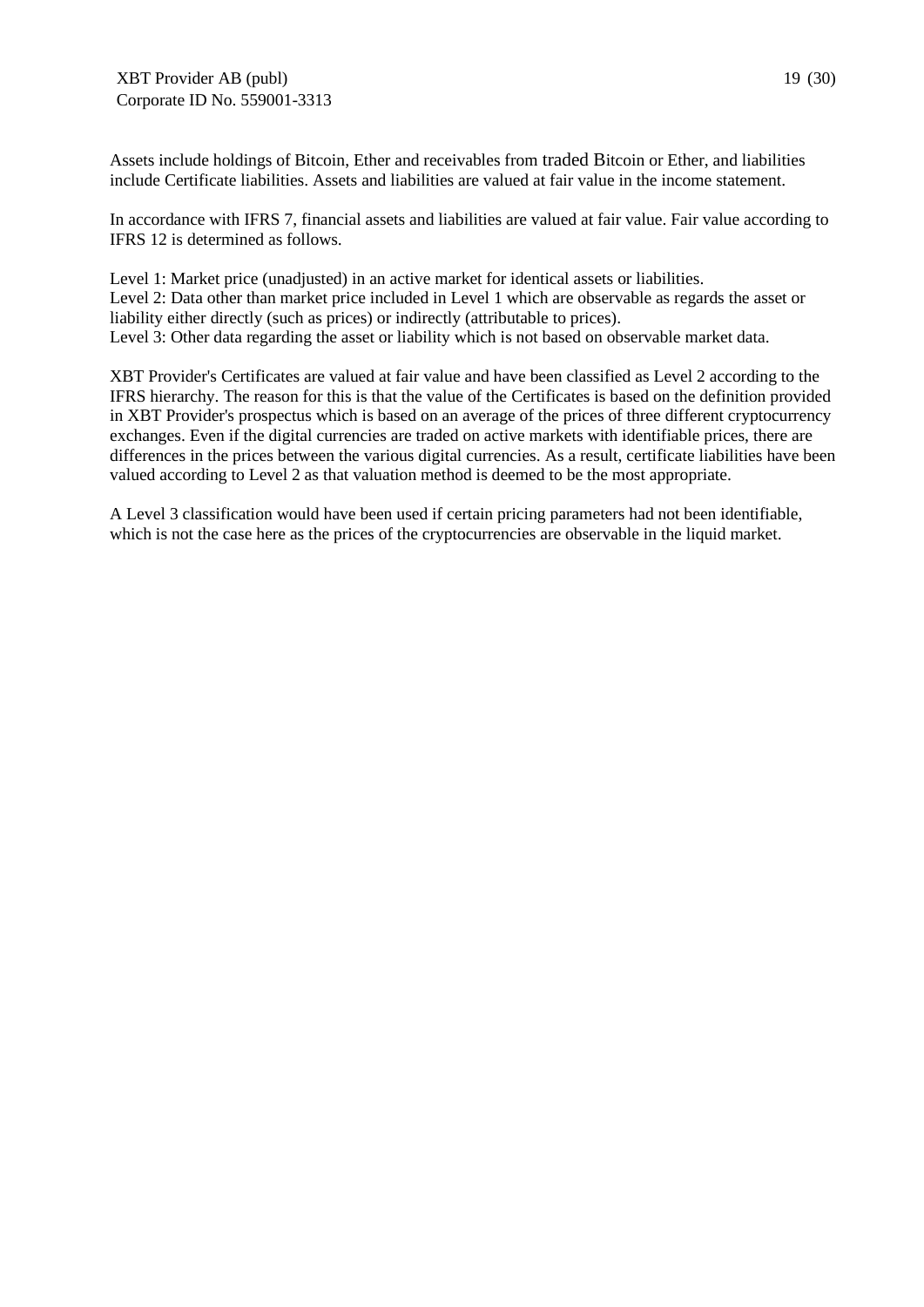*Fair value of financial instruments* 

| <b>31 December 2021</b>                                                                                                                                                                                                                                              | <b>Level 1</b> | Level 2                                                                                                                                        | Level 3 |
|----------------------------------------------------------------------------------------------------------------------------------------------------------------------------------------------------------------------------------------------------------------------|----------------|------------------------------------------------------------------------------------------------------------------------------------------------|---------|
| Current financial assets through<br>profit/loss                                                                                                                                                                                                                      |                |                                                                                                                                                |         |
| Receivables with CoinShares<br>Capital Markets (Jersey) Limited<br><b>Total</b>                                                                                                                                                                                      |                | 38 520 400 358<br>38 520 400 358                                                                                                               |         |
| 31 December 2021                                                                                                                                                                                                                                                     | <b>Level 1</b> | Level 2                                                                                                                                        | Level 3 |
| Current financial liabilities through<br>profit/loss                                                                                                                                                                                                                 |                |                                                                                                                                                |         |
| Bitcoin Tracker One (SEK)<br>Bitcoin Tracker Euro (EUR)<br>Ether Tracker One (SEK)<br>Ether Tracker Euro (EUR)<br>Litecoin Tracker One (SEK)<br>Litecoin Tracker Euro (EUR)<br><b>XRP</b> Tracker One (SEK)<br><b>XRP Tracker Euro (EUR)</b><br><b>Total</b>         |                | 8 494 474 820<br>11 389 140 931<br>6 878 792 653<br>11 757 991 954<br>$\overline{0}$<br>0<br>$\theta$<br>$\Omega$<br>38 520 400 358            |         |
| <b>31 December 2020</b>                                                                                                                                                                                                                                              | Level 1        | Level 2                                                                                                                                        | Level 3 |
| Current financial assets through<br>profit/loss                                                                                                                                                                                                                      |                |                                                                                                                                                |         |
| Receivable with CoinShares Capital<br>Markets (Jersey) Limited<br><b>Total</b>                                                                                                                                                                                       |                | 19 708 486 340<br>19 708 486 340                                                                                                               |         |
| 31 December 2020                                                                                                                                                                                                                                                     | <b>Level 1</b> | <b>Level 2</b>                                                                                                                                 | Level 3 |
| Current financial assets through<br>profit/loss                                                                                                                                                                                                                      |                |                                                                                                                                                |         |
| Bitcoin Tracker One (SEK)<br>Bitcoin Tracker Euro (EUR)<br>Ether Tracker One (SEK)<br>Ether Tracker Euro (EUR)<br>Litecoin Tracker One (SEK)<br>Litecoin Tracker One Euro (EUR)<br><b>XRP</b> Tracker One (SEK)<br><b>XRP</b> Tracker One Euro (EUR)<br><b>Total</b> |                | 5 753 983 732<br>9 9 17 0 69 2 8 6<br>1 239 919 280<br>2 727 268 260<br>26 012 772<br>10 619 382<br>22 860 211<br>10 753 417<br>19 708 486 340 |         |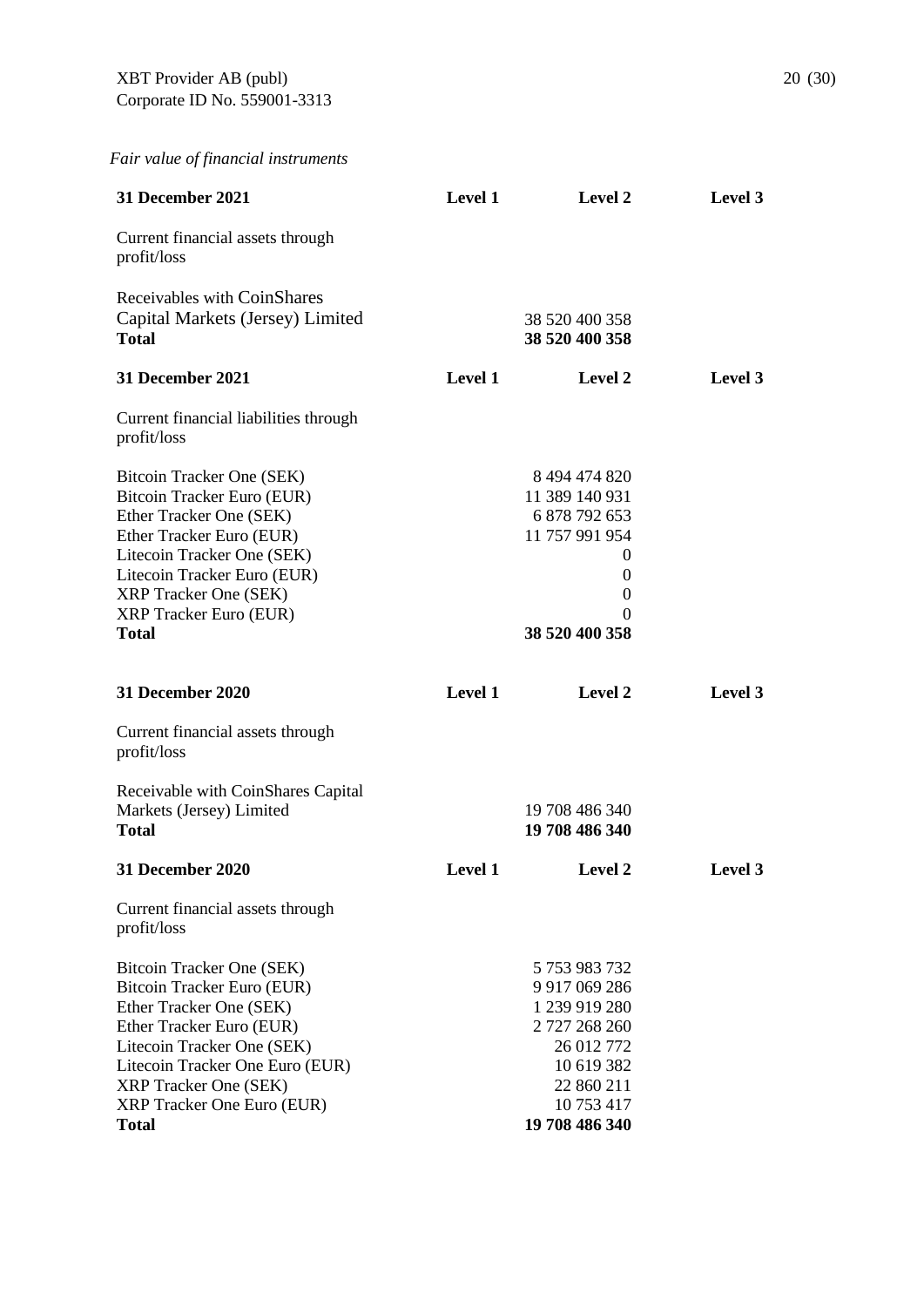The purchase and sale of financial assets is reported at trade date / the date on which the company commits to purchase or sell the asset. When first reported, financial assets are reported at fair value plus transaction costs which applies to all financial assets which have not already been reported at fair value in the income statement. Financial assets valued at fair value in the income statement are, on the first occasion, reported at fair value, while associated transaction costs are reported in the income statement. Financial assets are eliminated from the balance sheet when the right to receive the cash flow from the instrument has terminated or been transferred and the company has transferred, in all significant respects, all of the risks and benefits associated with ownership of the asst. A financial liability is eliminated from the report of the financial position when the obligation in the agreement is fulfilled or in another manner no longer applies. The same applies to certain financial liabilities. Financial assets valued at fair value in the income statement are reported at fair value from the date of acquisition. Loan receivables are reported from date of acquisition at accrued acquisition value applying the effective interest rate method.

#### **Fair value of financial instruments**

Financial assets are reported when XBT Provider AB enters into an agreement with a counter-party, which, in general, takes place at trading date and usually expires when the right to the cash flow is terminated or transferred. Financial liabilities are reported when XBT Provider AB enters into an agreement with a counter-party. No hedge accounting is applied.

#### **Dividends**

Dividends paid to the Parent Company's shareholders are reported as a liability in the Group's financial statements in the period in which the dividend was approved by the Parent Company's shareholders.

#### **Liquid funds**

Liquid funds include cash and bank balances and other short-term liquid investments which can easily be converted to cash and which are subject to an insignificant risk of value fluctuation. In order to be classified as liquid funds, the tenor is not to be excess of three months from date of acquisition.

#### **Cash flow analysis**

The cash flow analysis shows changes in the Company's liquid funds during the financial year. The cash flow analysis has been prepared according to the indirect method. The reported cash flow includes only those transactions incorporating inward or outward payments.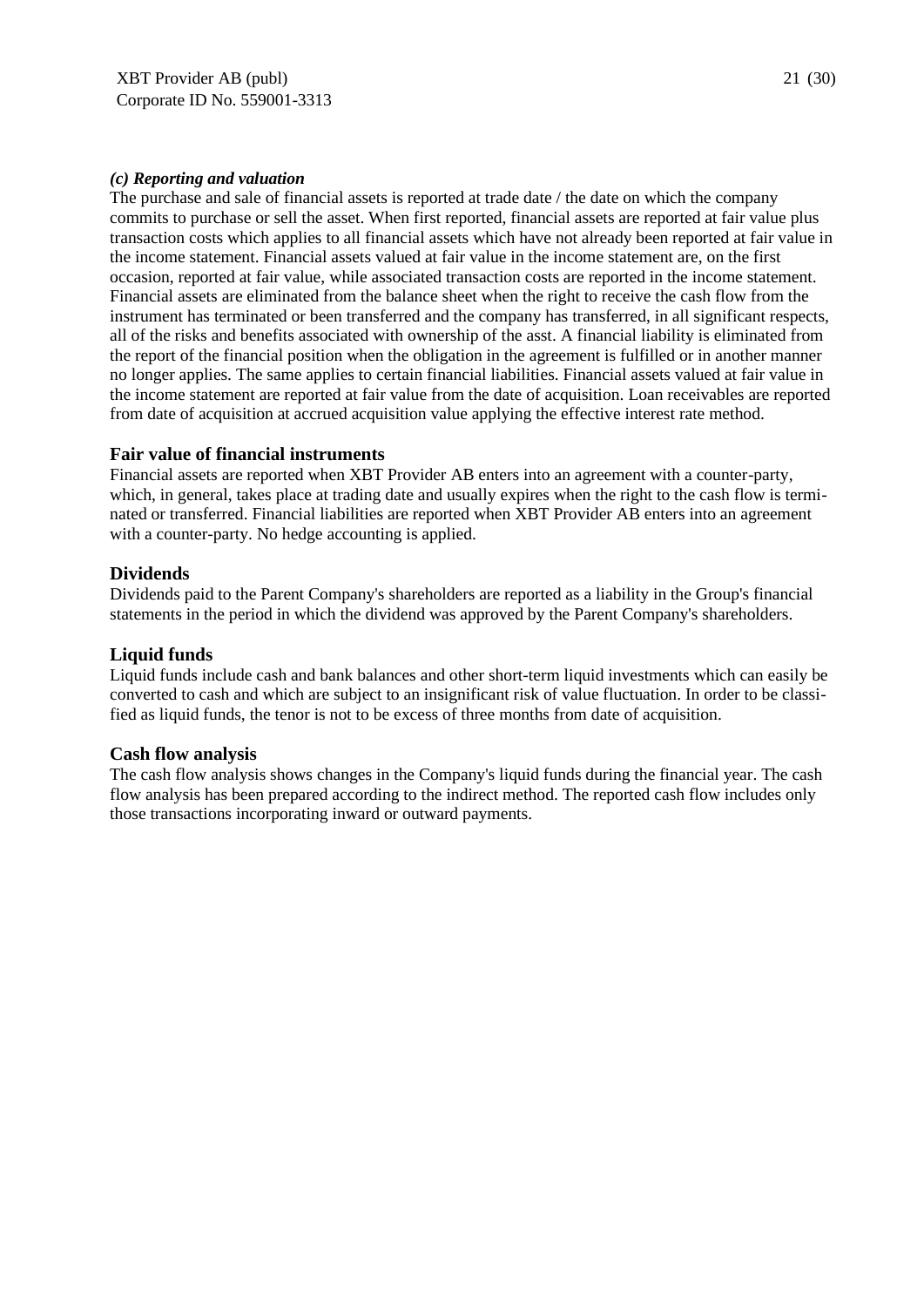#### **Risk factors**

The Company's operations are comprised of the issuing of Certificates whereby the investor can receive an investment mirroring the value development of Bitcoin and Ether. XBT has an agreement with the Group company, CoinShares Capital Markets (Jersey) Limited, to hedge the price of the digital currencies and the exchange rates for the Certificates. The Certificates in SEK and EUR are, therefore, fully hedged and the Company is not exposed to any direct market, currency or interest rate risk.

Below is a description of the major risks in the Company's operations together with those measures undertaken to address these risks.

#### a) Market risk:

i) The Company incurs limited exposure to currency risk. The currency risk arising in con-junction with the purchase and sale of Certificates is hedged by the Group company, CoinShares Capital Markets (Jersey), which tracks the exposure of assets and liabilities in foreign currency.

#### ii) Interest rate risk

Interest rate risk is the risk that the Company's value will be impacted by fluctuations in market interest rates.

The majority of the Company's financial assets and liabilities are not interest-bearing, rather, the value is linked to the prices of the digital currencies and, consequently, the Company is not exposed to significant risks due to fluctuations in market interest rate levels.

#### iii) Digital currency risk

Digital currencies are a volatile asset class. The digital currency risk arises from the un-certainty regarding the future price of the digital currency which impacts both the

fair value of the hedged transaction with CoinShares Capital Markets (Jersey) Limited and the fair value of the Tracker certificate issued to external certificate holders.

Exposure to changes in the prices of digital currencies is reduced through the hedging agreement with CoinShares Capital Markets (Jersey) Limited, which results in the Company having a hedge without an expiry date. No hedge accounting is applied.

#### b) Credit risk:

Credit risk is the risk that the Issuer or a counter-party will not be able, or will not wish, to fulfill a payment obligation undertaken vis á vis the Company.

The Company has entered into a hedging agreement with CoinShares Capital Markets (Jersey) Limited to handle the hedging of the certificates. CoinShares Capital Markets (Jersey) Limited holds the majority of its digital currencies and depository receipts with third parties which are, partially, stored in "hot wallets". As the Group does not control the private keys of these third parties, there can exist uncertainty as regards the assets and the third parties' capability to convert these assets to funds in order that CoinShares Capital Markets (Jersey) can full its intra-Group hedging obligations vis á vis XBT Provider AB (publ) when such obligations fall due.

Even if there is an inherent credit risk in this hedging agreement, this risk is reduced by CoinShares Capital Markets (Jersey) Limited's control environment, risk processes and strong balance sheet.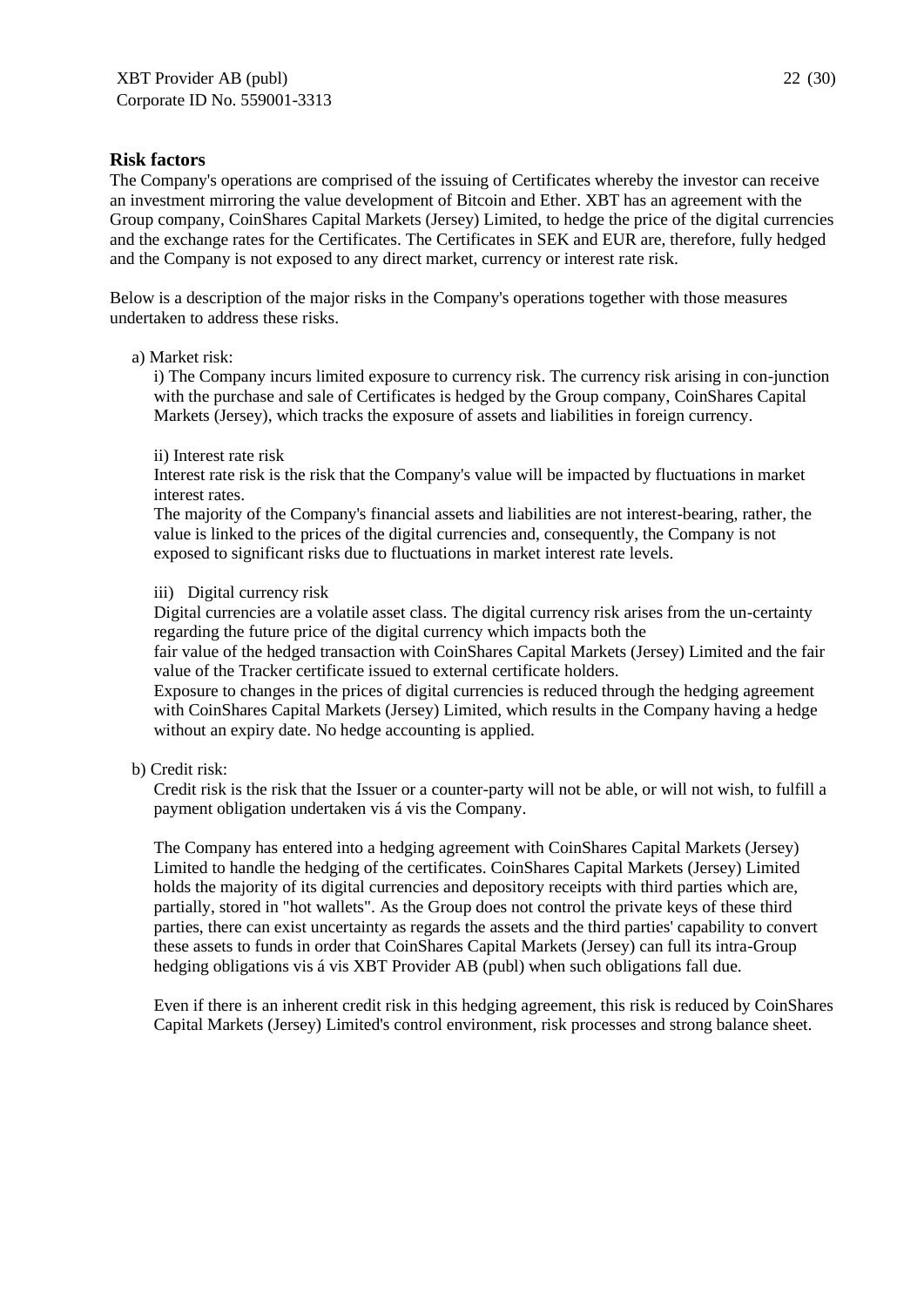Liquidity risk is the risk that the Company will face problems in meeting its obligations, primarily vis á vis the certificate holders.

Liquidity risk is hedged by and is the responsibility of CoinShares Capital Markets (Jersey) Limited who has executed an analysis of the maturity dates of assets and liabilities evidencing that there exists no significant liquidity risk. The Certificates incur no fixed due dates and there are no planned maturity dates for the Certificates.

With serious market disruptions in the digital currency market, there are contract regulations in the prospectus further reducing liquidity risk. The terms for the Certificates include regulations which, in the case of market disruptions, can result in delays in the redemption of the Certificates.

#### **Note 2 Estimates and assessments**

Furthermore, management deems that a number of significant estimations and assessments have been applied in producing the annual financial statements.

| <b>Note 3 Operating income</b>                                    |           |           |
|-------------------------------------------------------------------|-----------|-----------|
|                                                                   | 2021      | 2020      |
| The Company has the following types of revenue                    |           |           |
| Intra-Group compensation                                          | 4 220 702 | 3 620 487 |
|                                                                   | 4 220 702 | 3 620 487 |
| <b>Note 4 Transactions with related parties</b>                   |           |           |
| The following transactions have taken place with related parties. |           |           |
|                                                                   | 2021      | 2020      |
| Sale and purchase of goods and services                           |           |           |
| Intra-Group compensation                                          | 4 220 702 | 3 620 487 |
|                                                                   | 4 220 702 | 3 620 487 |
| <b>Note 5 Administration costs</b>                                |           |           |
|                                                                   | 2021      | 2020      |
| Commission and issue expenses                                     | 939 000   | 1 178 165 |
| Rent                                                              | 7424      | 1856      |
| Legal services                                                    | 197 700   | 188 188   |
| Audit services                                                    | 617944    | 589 986   |
| Accounting services                                               | 660739    | 666 625   |
| <b>IT Services</b>                                                | 68 162    | 73 002    |
| Other external services                                           | 1 081 652 | 704 026   |
| Other administration costs                                        | 462 929   | 52 435    |
|                                                                   | 4 035 550 | 3 454 283 |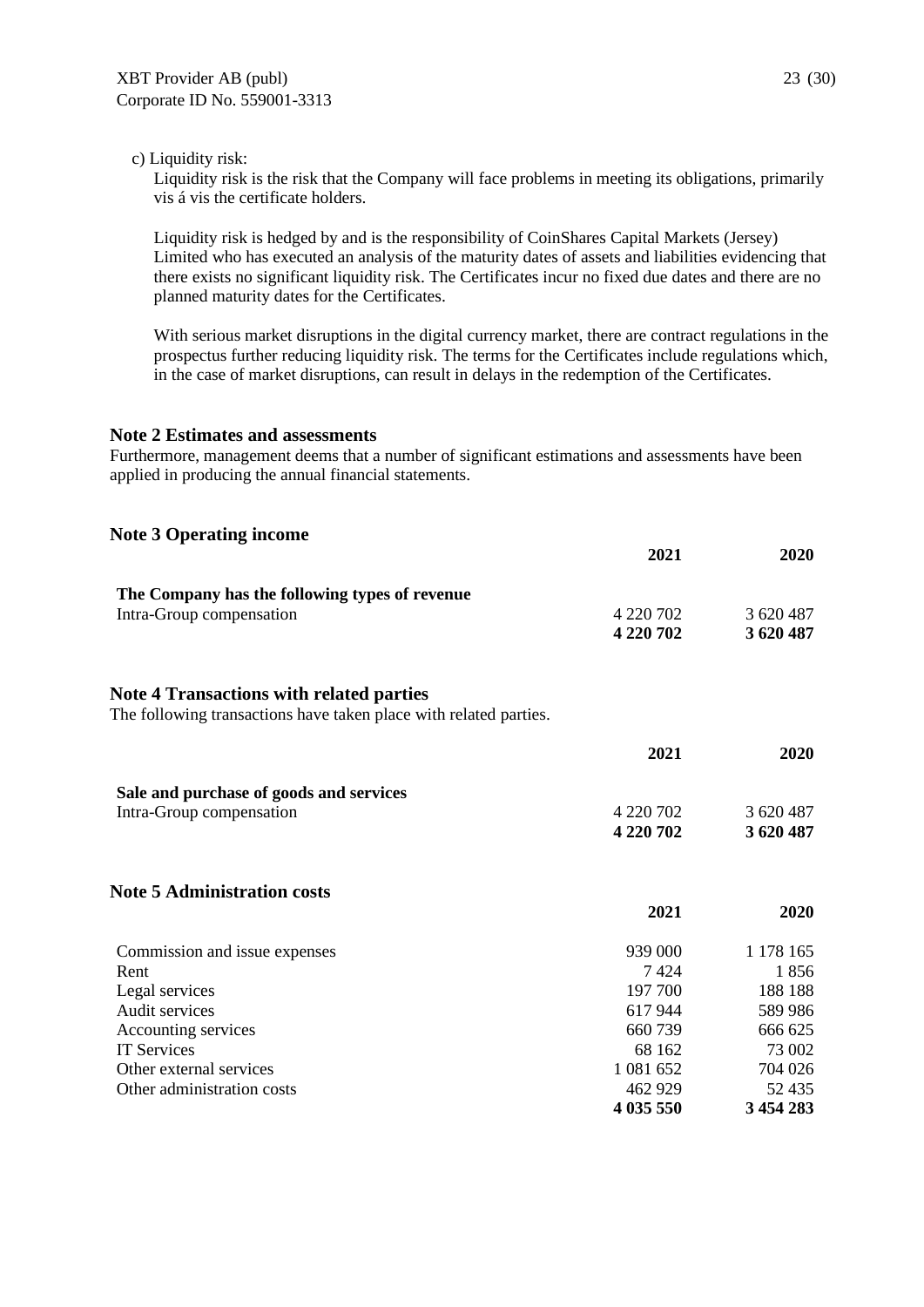XBT Provider AB (publ) Corporate ID No. 559001-3313

| <b>Note 6 Remuneration to Auditors</b>    | 2021   | 2020    |
|-------------------------------------------|--------|---------|
| <b>Öhrlings PriceWaterhouseCoopers AB</b> |        |         |
| Audit engagement                          | 617944 | 589 986 |
|                                           | 617944 | 589 986 |

# **Note 7 Leasing Agreement**

Leasing costs for the year pursuant to lease agreements amount to SEK 7 424.

# **Note 8 Other interest income and similar profit/loss items**

|                         | 2021 | 2020    |
|-------------------------|------|---------|
| Other interest expenses | 63   | 104     |
|                         | 63   | 1 1 0 4 |

# **Not 9 Values changes, Certificates/currencies**

|                                        | 1 Jan. 2021-    | 1 Jan. 2020-      |
|----------------------------------------|-----------------|-------------------|
|                                        | 31 Dec. 2021    | 31 Dec. 2020      |
| Value changes, certificates/currencies |                 |                   |
| <b>Bitcoin Tracker One</b>             | -2 740 491 089  | -3 855 483 589    |
| <b>Bitcoin Tracker One Euro</b>        | -1 472 071 644  | -7 600 719 111    |
| <b>Ether Tracker One</b>               | -5 638 873 373  | $-1027672746$     |
| Ether Tracker One Euro                 | -9 030 723 693  | -2 282 888 430    |
| Litecoin Tracker One                   | 26 012 772      | -22 094 349       |
| Litecoin Tracker One Euro              | 10 619 382      | $-8014306$        |
| <b>XRP</b> Tracker One                 | 22 860 211      | $-16139960$       |
| <b>XRP Tracker One Euro</b>            | 10 753 417      | -8 182 239        |
| Total value change,                    |                 |                   |
| <b>Certificates/currencies</b>         |                 |                   |
|                                        | -18 811 914 019 | -14 821 194 730   |
|                                        |                 |                   |
|                                        |                 |                   |
|                                        | 1 Jan. 2021-    | 1 Jan. 2020-      |
|                                        | 31 Dec. 2021    | 31 Dec. 2020      |
| <b>Changes in receivables</b>          |                 |                   |
| <b>Bitcoin Tracker One</b>             | 2740491089      | 3 855 483 549     |
| <b>Bitcoin Tracker One Euro</b>        | 1 472 071 644   | 7 600 719 111     |
| <b>Ether Tracker One</b>               | 5 638 873 373   | 1 027 672 746     |
| <b>Ether Tracker One Euro</b>          | 9 030 723 693   | 2 2 8 2 8 3 4 3 0 |
| Litecoin Tracker One                   | $-26012772$     | 22 094 349        |
| Litecoin Tracker One Euro              | $-10619382$     | 8 0 14 3 0 6      |
| <b>XRP</b> Tracker One                 | $-22860211$     | 16 139 960        |
| <b>XRP</b> Tracker One Euro            | $-10753417$     | 8 182 239         |
| <b>Total change in receivables</b>     | 18 811 914 019  | 14 821 194 730    |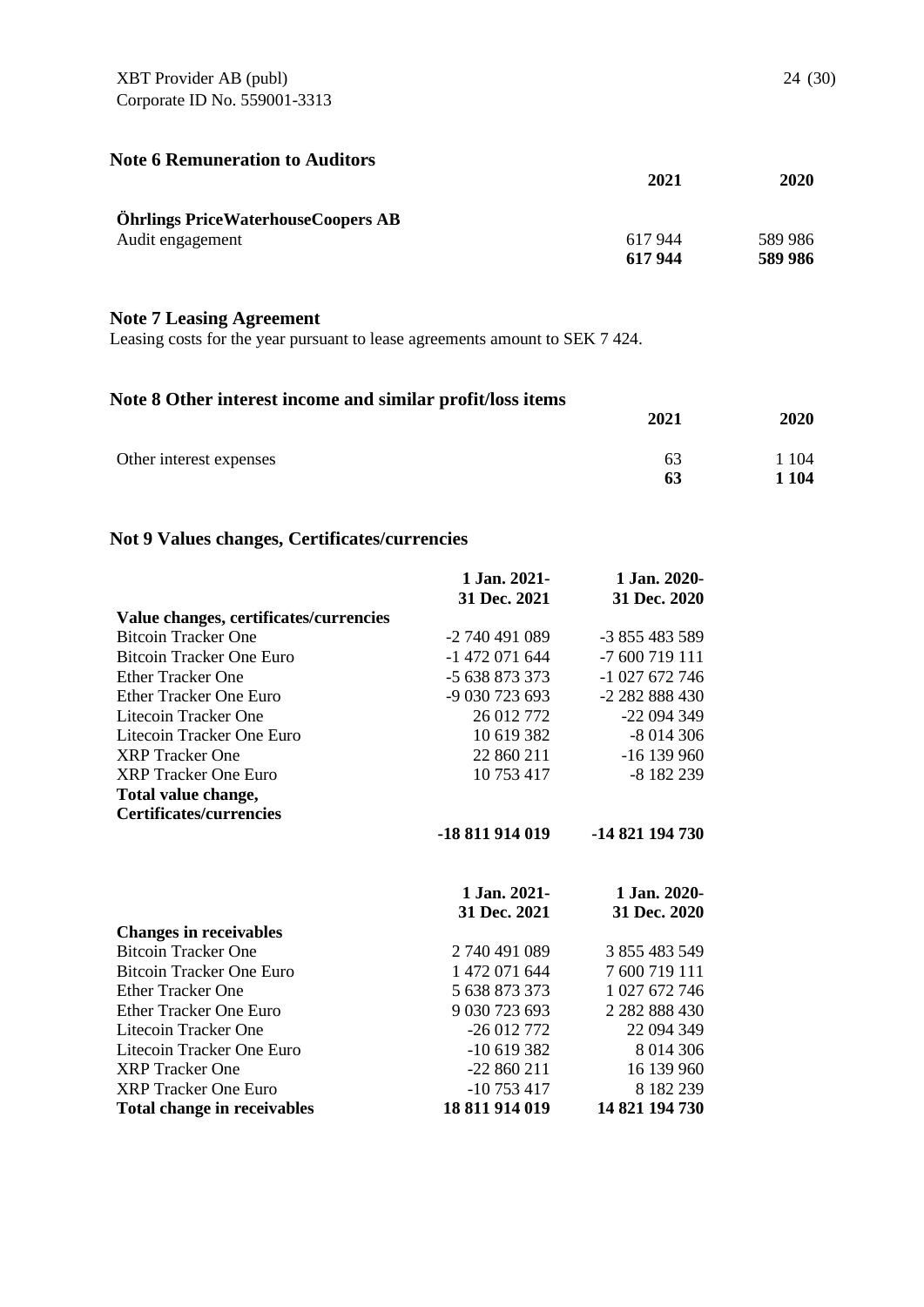|                                      | 31. Dec. 2021 | 31 Dec. 2020 |
|--------------------------------------|---------------|--------------|
| <b>Number of issued Certificates</b> |               |              |
| <b>Bitcoin Tracker One</b>           | 4 061 699     | 4 980 253    |
| Bitcoin Tracker One Euro             | 548 341       | 858 163      |
| <b>Ether Tracker One</b>             | 20 606 836    | 21 051 566   |
| Ether Tracker One Euro               | 3 546 603     | 4 628 960    |
| Litecoin Tracker One                 | $\Omega$      | 512 980      |
| Litecoin Tracker One Euro            | 0             | 20 9 23      |
| <b>XRP</b> Tracker One               | 0             | 2 687 609    |
| <b>XRP</b> Tracker One Euro          | 0             | 126 110      |
|                                      | 28 763 479    | 34 866 564   |
|                                      |               |              |
|                                      | 31 Dec. 2021  | 31 Dec. 2020 |
| <b>Prices</b>                        |               |              |
| <b>Bitcoin Tracker One</b>           | 2 091,36 SEK  | 1 155,36 SEK |
| Bitcoin Tracker One Euro             | 2 030,94 EUR  | 1 151,30 EUR |
| <b>Ether Tracker One</b>             | 333,81 SEK    | 58,90 SEK    |
| <b>Ether Tracker One Euro</b>        | 324,17 EUR    | 58,70 EUR    |
| Litecoin Tracker One                 | 0 SEK         | 50,71 SEK    |
| Litecoin Tracker One Euro            | 0 EUR         | 50,56 EUR    |
| <b>XRP</b> Tracker One               | 0 SEK         | 8,51 SEK     |
| <b>XRP</b> Tracker One Euro          | $0$ EUR       | 8,50 EUR     |

The certificates, Litecoin Tracker One (COINLTC:SS), Litecoin Tracker Euro (COINLTCE:SS), XRP Tracker One (COINXRP:SS), and XRP Tracker Euro (COINXRPE:SS) were removed from trading in April 2021 and will not be renewed.

| Note 10 Current and deferred tax                                      |                |                           | 2021           | 2020                      |
|-----------------------------------------------------------------------|----------------|---------------------------|----------------|---------------------------|
| Tax on profit for the financial year                                  |                |                           |                |                           |
| Current tax                                                           |                |                           | 34 4 37        | 30 674                    |
| <b>Total tax expense</b>                                              |                |                           | 34 437         | 30 674                    |
| <b>Reconciliation of effective tax</b>                                |                | 2021                      |                | 2020                      |
| Reported profit before tax                                            | <b>Percent</b> | <b>Amounts</b><br>162 271 | <b>Procent</b> | <b>Amounts</b><br>138 146 |
| Tax at applicable tax rate                                            | 20,6           | $-33428$                  | 21,4           | $-29563$                  |
| Non-deductible expenses<br>Tax effect of the standard rate on the tax |                |                           | 0,0            | $-62$                     |
| allocation reserve                                                    | 0,6            | $-1009$                   | 0,8            | -1 049                    |

**Reported effective tax 21,2 -34 437 22,2 -30 674**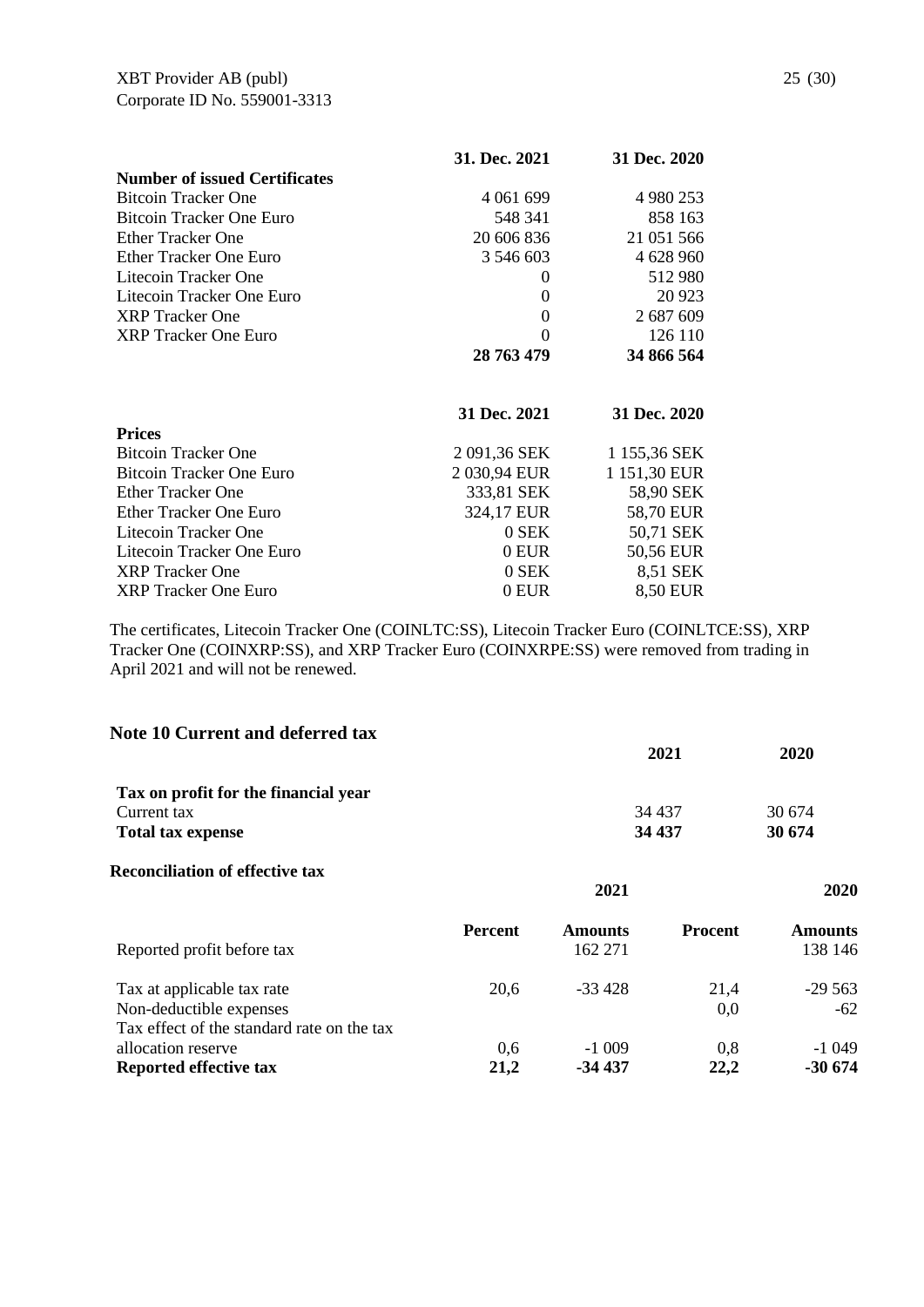# **Note 11 Other long-term receivables**

|                                                 | 31 Dec. 2021    | 31 Dec. 2020   |
|-------------------------------------------------|-----------------|----------------|
| Acquisition value, opening balance              | 1856            | $\theta$       |
| Incoming accounts                               | $\theta$        | 1856           |
| Accumulated acquisition value, closing balance  | 1856            | 1856           |
| <b>Book value, closing balance</b>              | 1856            | 1856           |
| <b>Note 12 Receivables from Group companies</b> | 31 Dec. 2021    | 31 Dec. 2020   |
|                                                 |                 |                |
| Acquisition value, opening balance              | 19 714 510 392  | 4 893 868 413  |
| Additional receivables                          | 46 259 510 743  | 17 251 622 364 |
| Receivables paid                                | -27 446 586 536 | -2 430 980 385 |
| Reclassifications                               | -2 249 551      | $\theta$       |
| Accumulated acquisition value, closing balance  | 38 525 185 048  | 19 714 510 392 |
| <b>Book value, closing balance</b>              | 38 525 185 048  | 19 714 510 392 |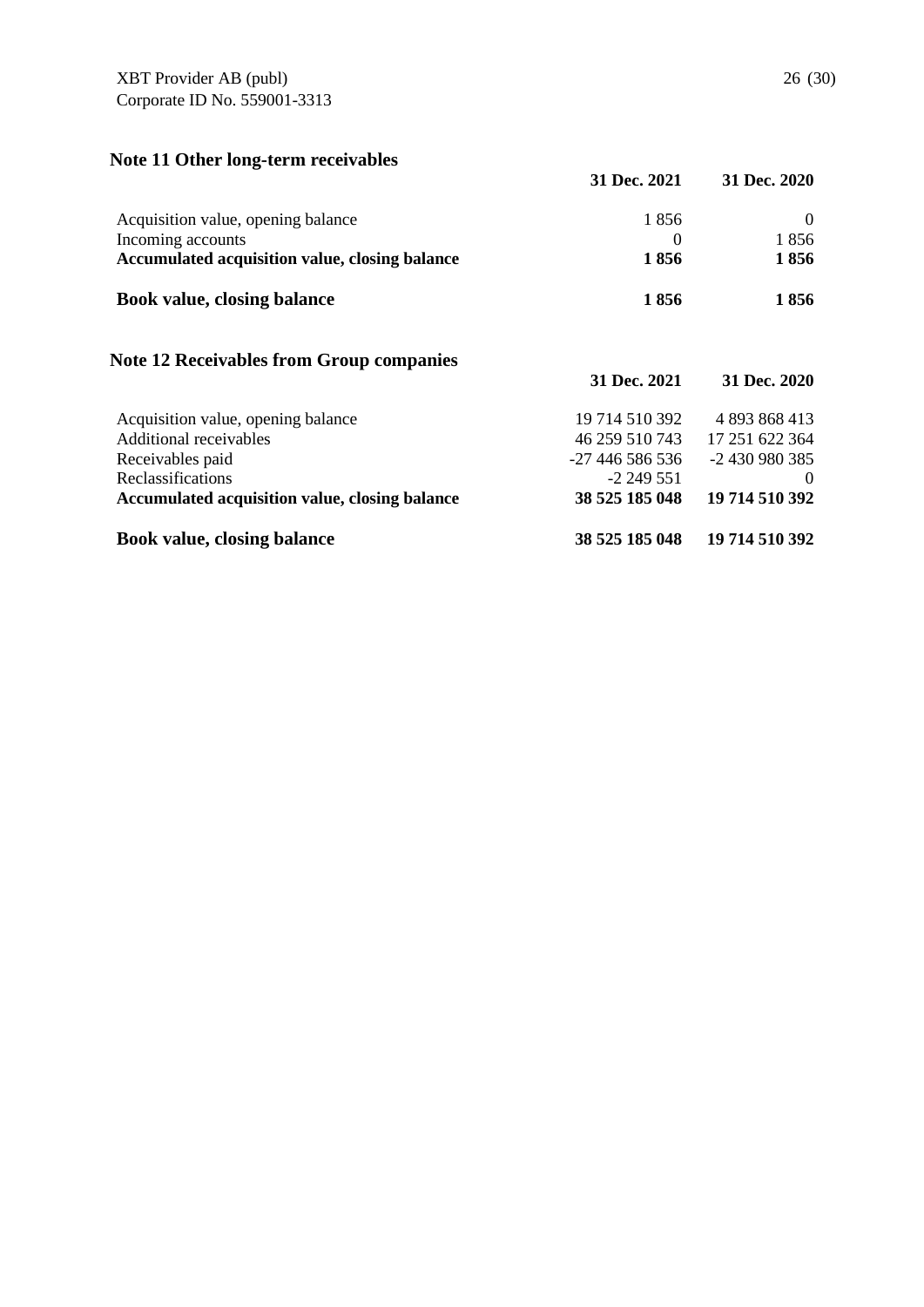| Note 13 Loans to/from related parties                         |                  |                  |
|---------------------------------------------------------------|------------------|------------------|
|                                                               | 31 Dec. 2021     | 31 Dec. 2020     |
| <b>Loans to CoinShares International Limited</b>              |                  |                  |
| At the beginning of the year                                  | 6 024 052        | $\boldsymbol{0}$ |
| Amortization                                                  | $-3210514$       | $\boldsymbol{0}$ |
| Transfer of loans from XBT Inhouse AB                         | $\overline{0}$   | 6496928          |
| Transfer of loans from XBT Partner AB                         | $\Omega$         | $-472876$        |
| At the end of the year                                        | 2 813 538        | 6 024 052        |
| <b>Loans to XBT Inhouse AB</b>                                |                  |                  |
| At the beginning of the year                                  | $\boldsymbol{0}$ | 6 302 754        |
| Loans paid out during the year                                | $\mathbf{0}$     | 196 030          |
| Loans repaid during the year                                  | $\boldsymbol{0}$ | $-1856$          |
| Transfer of loans to CoinShares International Limited         | $\boldsymbol{0}$ | $-6496928$       |
| At the end of the year                                        | $\boldsymbol{0}$ | $\boldsymbol{0}$ |
| <b>Loans to XBT Partner AB</b>                                |                  |                  |
| At the beginning of the year                                  | $\boldsymbol{0}$ | 274 049          |
| Loans paid out during the year                                | $\overline{0}$   | 77845            |
| Transfer of loans from CoinShares (Holdings) Limited          | $\theta$         | $-824770$        |
| Transfer of loans to CoinShares International Limited         | $\boldsymbol{0}$ | 472 876          |
| At the end of the year                                        | $\boldsymbol{0}$ | $\boldsymbol{0}$ |
| <b>Loans to CoinShares Captial Markets (Jersey) Limited</b>   |                  |                  |
| At the beginning of the year                                  | 19 708 486 340   | 4 887 291 610    |
| Changes in certificate loans                                  | 18 811 914 019   | 14 821 194 730   |
| New loans                                                     | 4 220 702        | O                |
| Reclassifications                                             | $-2$ 249 551     | $\left( \right)$ |
| At the end of the year                                        | 38 522 371 510   | 19 708 486 340   |
| <b>Total intra-Group receivables</b>                          | 38 525 185 048   | 19 714 510 392   |
|                                                               | 31 Dec. 2021     | 31 Dec. 2020     |
| <b>Loans from CoinShares Captial Markets (Jersey) Limited</b> |                  |                  |
| At the beginning of the year                                  | 2 2 4 5 5 1      | 2 550 268        |
| New loans                                                     | $\theta$         | 3 3 1 9 7 7 0    |
| Amortization                                                  | $\theta$         | $-3620487$       |
| Reclassifications                                             | $-2249551$       | $\boldsymbol{0}$ |
| At the end of the year                                        | $\boldsymbol{0}$ | 2 249 551        |
| Loans from CoinShares (Holdings) Limited (moderföretag)       |                  |                  |
| At the beginning of the year                                  | $\overline{0}$   | 824 770          |
| <b>Transfer to XBT Partner AB</b>                             | $\mathbf{0}$     | $-824770$        |
| At the end of the year                                        |                  |                  |
|                                                               | $\boldsymbol{0}$ | 0                |

Total intra-Group liabilities **0 2 249 511**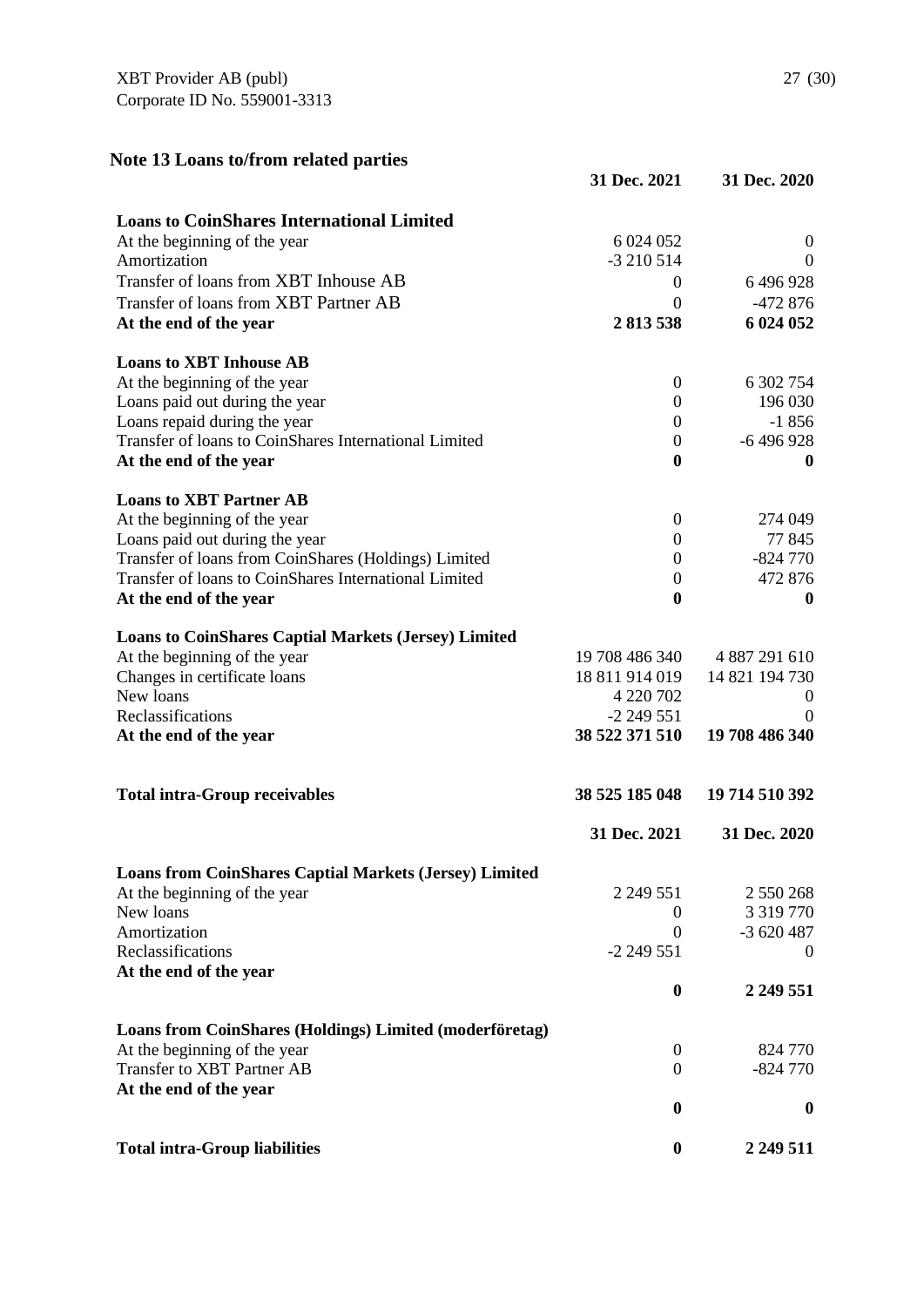| <b>Note 14 Prepaid costs and accrued income</b>                                                                                                            | 31 Dec. 2021                    | 31 Dec. 2020       |
|------------------------------------------------------------------------------------------------------------------------------------------------------------|---------------------------------|--------------------|
| Other prepaid costs and accrued income                                                                                                                     | 132 600<br>132 600              | 288 600<br>288 600 |
| <b>Note 15 Pledged Assets</b>                                                                                                                              | 31 Dec. 2021                    | 31 Dec. 2020       |
| Bank guarantee                                                                                                                                             | $\boldsymbol{0}$<br>$\bf{0}$    | 50 000<br>50 000   |
| Note 16 Number of shares and quota value                                                                                                                   | <b>Number of</b>                | Quota              |
| Number of shares                                                                                                                                           | shares<br>5 000<br>5 000        | value<br>100       |
| Note 17 Appropriation of profit or treatment of losses                                                                                                     | 31 Dec. 2021                    |                    |
| Proposal for appropriation of profit<br>The Board of Directors proposes that the following amount at<br>the disposal of the annual meeting of shareholders |                                 |                    |
| profit carried forward<br>profit for the year                                                                                                              | 2 602 481<br>127 834<br>2730315 |                    |
| be appropriated as follows:<br>to be carried forward                                                                                                       | 2 730 315<br>2730315            |                    |
| <b>Note 18 Untaxed reserves</b>                                                                                                                            | 31 Dec. 2021                    | 31 Dec. 2020       |
| Tax allocation reserve, 2017 tax assessment                                                                                                                | 980 000<br>980 000              | 980 000<br>980 000 |
| Tax effect of imputed interest on profit allocation reserves                                                                                               | 1 0 0 9                         |                    |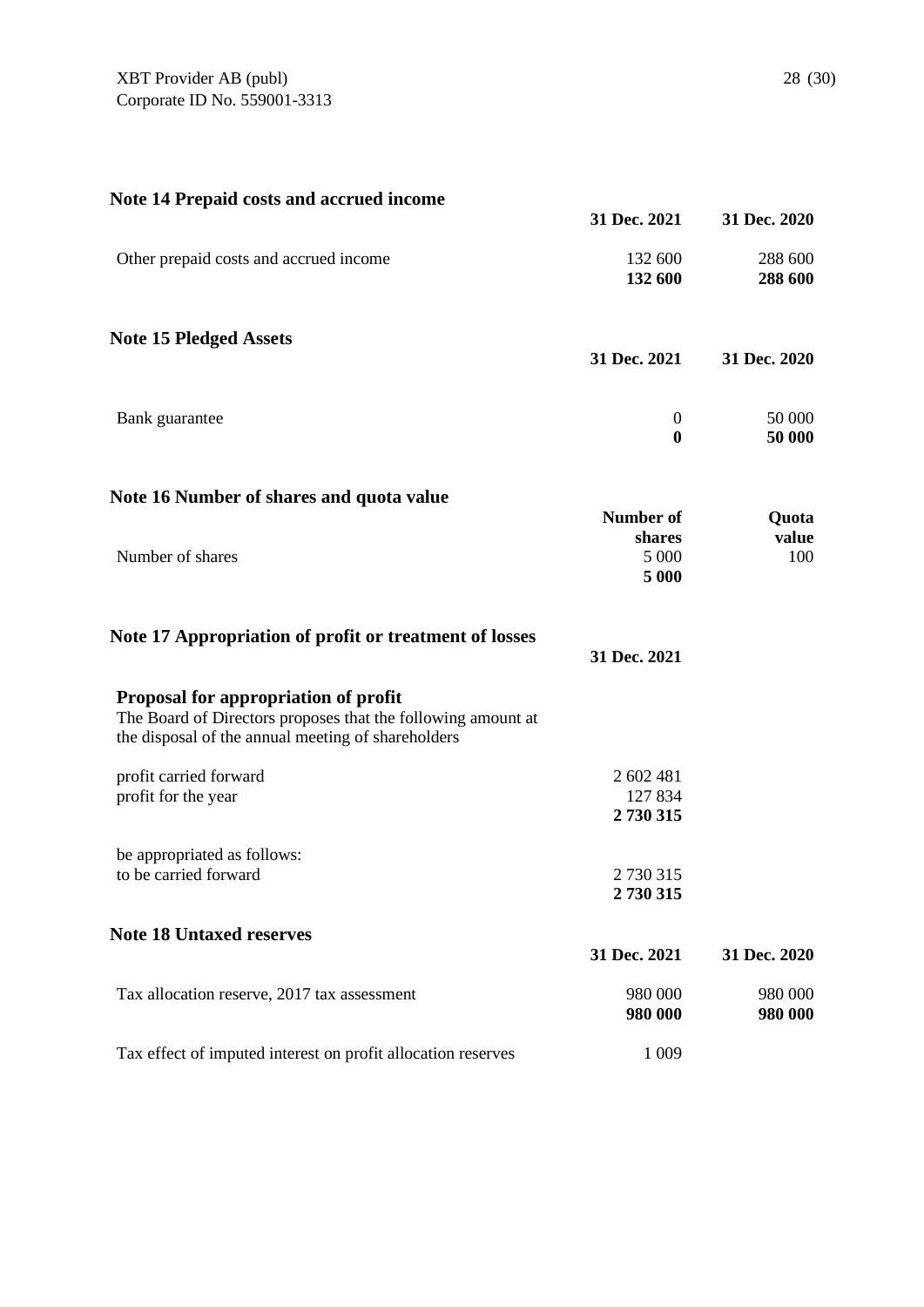# **Note 19 Current liabilities**

|                                                             | 31 Dec. 2021     | 31 Dec. 2020   |
|-------------------------------------------------------------|------------------|----------------|
| <b>Bitcoin Tracker One</b>                                  | 8 494 474 820    | 5 753 983 732  |
| <b>Bitcoin Tracker Euro</b>                                 | 11 389 140 931   | 9 917 069 286  |
| <b>Ether Tracker One</b>                                    | 6 878 792 653    | 1 239 919 280  |
| <b>Ether Tracker Euro</b>                                   | 11 757 991 954   | 2 727 268 260  |
| Litecoin Tracker One                                        | $\theta$         | 26 012 772     |
| Litecoin Tracker Euro                                       | $\theta$         | 10 619 382     |
| <b>XRP</b> Tracker One                                      | $\boldsymbol{0}$ | 22 860 211     |
| <b>XRP</b> Tracker Euro                                     | $\theta$         | 10 753 417     |
|                                                             | 38 520 400 358   | 19 708 486 340 |
| Note 20 Accrued expenses and deferred income                |                  |                |
|                                                             | 31 Dec. 2021     | 31. Dec. 2020  |
| Other accrued expenses and deferred income                  | 890 135          | 749 191        |
|                                                             | 890 135          | 749 191        |
| <b>Note 21 Interest and dividends</b>                       |                  |                |
|                                                             | 2021             | 2020           |
| Interest paid                                               | 63               | 1 1 0 4        |
|                                                             | 63               | 1 1 0 4        |
| Note 22 Adjustments for items not included in the cash flow |                  |                |
|                                                             | 31 Dec. 2021     | 31 Dec. 2020   |
| Exchange rate losses                                        | 20 307           | 25 974         |
|                                                             | 20 307           | 25 974         |
|                                                             |                  |                |

#### **Note 23 Liquid assets**

|                      | 31 Dec. 2021 | 31 Dec. 2020 |
|----------------------|--------------|--------------|
| <b>Liquid assets</b> |              |              |
| Bank deposits        | 128 536      | 676 815      |
|                      | 128 536      | 676 815      |

#### **Note 24 Information regarding the Group**

The Company is a wholly-owned subsidiary of CoinShares (Holdings)Limited, Corp. ID No. 123711 with registered offices on Jersey. CoinShares (Holdings) Limited is included in a group in which CoinShares International Limited, Corp. ID No. 102184, with registered offices on Jersey, is the Parent Company.